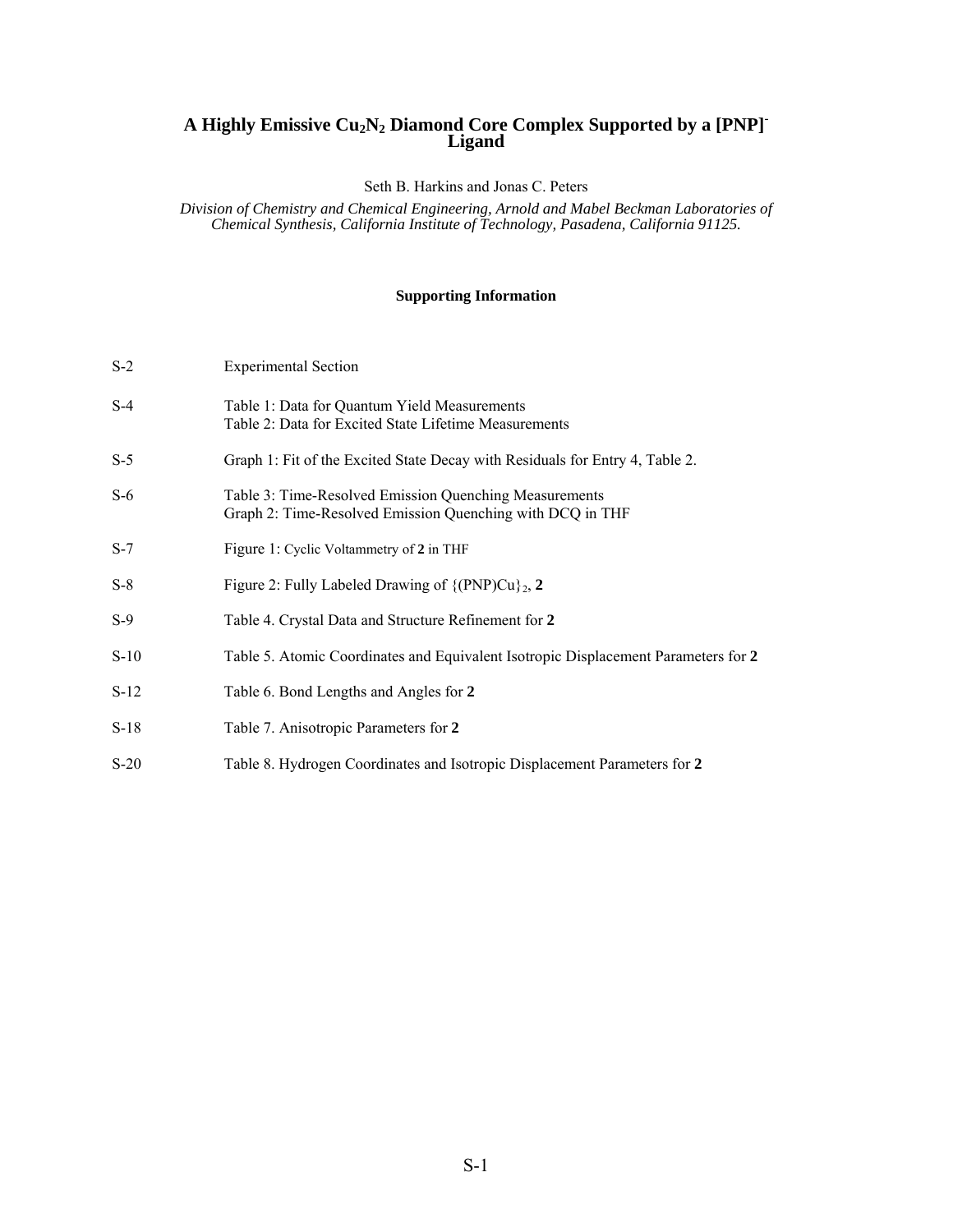#### **Experimental Section**

**General.** All manipulations were carried out using standard Schlenk or glove-box techniques under a dinitrogen atmosphere. Unless otherwise noted, solvents were deoxygenated and dried by thorough sparging with  $N_2$  gas followed by passage through an activated alumina column. Non-halogenated solvents were tested with a standard purple solution of sodium benzophenone ketyl in tetrahydrofuran in order to confirm effective oxygen and moisture removal. Spectral grade THF was purchased from Aldrich and distilled from molten potassium prior to use. All reagents were purchased from commercial vendors and used without further purification unless otherwise stated. A volumetric solution of 0.1N NaOH was purchased from J.T. Baker and used as received.  $[Cp_2Fe][B(C_6H_3(CF_3)_2)_4]$ ,<sup>1</sup> were prepared according to literature procedure. Elemental analyses was performed by Desert Analytics, Tucson, AZ. Deuterated solvents were purchased from Cambridge Isotope Laboratories, Inc., degassed, and dried over activated 3 Å molecular sieves prior to use. X-ray diffraction studies were carried out at the Beckman Institute Crystallographic Facility on a Brüker Smart 1000 CCD diffractometer and solved using SHELX v. 6.14.

**Electrochemistry.** Electrochemical measurements were carried out in a glove-box under a dinitrogen atmosphere in a one-compartment cell using a BAS model 100/W electrochemical analyzer. A glassy carbon electrode and platinum wire were used as the working and auxiliary electrodes, respectively. The reference electrode was  $Ag/AgNO<sub>3</sub>$  in THF. The ferrocene couple  $Fc^+/Fc$  was used as an external reference. Solutions (THF) of electrolyte (0.35 M tetra-*n*-butylammonium hexafluorophosphate) and analyte were also prepared under an inert atmosphere.

**Spectroscopic measurements.** High-resolution EI mass spectroscopy was carried out by the Caltech Chemistry Mass Spectral Facility using a JEOL JMS600. A Varian Mercury-300 or INOVA-500 NMR spectrometer was used to record  ${}^{1}H$ ,  ${}^{13}C$ ,  ${}^{19}F$ ,  ${}^{31}P$  NMR spectra at ambient temperature.  ${}^{1}H$  and  ${}^{13}C$  chemical shifts were referenced to the residual solvent peaks. <sup>19</sup>F and <sup>31</sup>P NMR chemical shifts were referenced to external hexafluorobenzene ( $\delta$  = -165 ppm) and phosphoric acid ( $\delta = 0$  ppm), respectively. Emission spectra were recorded on a Spex Fluorolog-2 spectrofluorometer. Excitation for the luminescence lifetime experiments employed 8 ns pulses (at a repetition rate of 10 Hz) from a frequency-tripled Nd<sup>3+</sup>:YAG laser (Quanta Ray Pro, Spectra Physics). The luminescence was dispersed through a monochromator (Instruments SA DH-10) onto a photomultiplier tube (PMT) (Hamamatsu R928). The PMT current was amplified and recorded with a transient digitizer (Tektronix). UV-vis measurements were taken on a Cary 50 UV/Vis Spectrophotometer using a 1 cm quartz cell or 500 UV/Vis/NIR Spectrophotometer using either a 2 cm or 1 cm quartz cell sealed with a Teflon stopper.

**Synthesis of Lithium Diisobutylphosphide.** In a 500 mL Erlenmeyer flask diisobutylphosphine (25 g, 0.171 mol) was dissolved in 200 mL of petroleum ether and cooled to -80°C, at which time at 1.6 M solution of "butyl lithium in hexane (107 mL, 0.171 mol) was added over 20 min. The reaction was then stirred at ambient temperature for 24 h, concentrated in vacuo to ca. 50 mL, and the white solids were then collected on a sintered-glass frit. Washing of the solids with petroleum ether afforded a single phosphorous containing product  $(21.1 \text{ g}, 81\%)$  as by  $^{31}P$  NMR upon drying,  $^{31}P\{^{1}H\}$  NMR (121.5 MHz, THF): -91.2.

**Synthesis of Bis(2-(diisobutylphosphino)phenyl)amine, 1.** In a 250 mL sealable reaction bomb, a 1.6 M <sup>n</sup>butyl lithium solution (7.9 mL, 12.6 mmol) in hexanes was added dropwise to a solution of bis(2-fluorophenyl)amine (2.46 g, 12.0 mmol) in THF (20 mL). After stirring for 15 min, the solution was concentrated in vacuo to remove the majority of the reaction volatiles after which time a solution of lithium diisobutylphosphide (5.47 g, 36 mmol) in THF (40 mL) was added and the vessel was sealed with a Teflon plug. The reaction was heated at 45ºC for 4 days and was monitored by <sup>19</sup>F NMR for the complete disappearance of the aryl fluoride resonance. The reaction was then quenched with methanol (5 mL) and the solution became yellow in color. Petroleum ether (50 mL) was added and the mixture was filtered twice through Celite to remove solids. Removal of the solvent in vacuo afforded an orange oil which was diluted in petroleum ether (30 mL) and flashed through two plugs of silica gel in a 60 mL sintered-glass frit. Evaporation of the solvent under reduced pressure afforded a spectroscopically pure, pale green oil (4.10 g, 75 %).

<sup>1</sup>H NMR(300.1 MHz, CDCl<sub>3</sub>): δ 8.03 (t, 1H), 7.52 (m, 2H), 7.33 (m, 2H), 7.26 (t, 2H), 7.00 (t, 2H), 1.73 (m, 12H), 1.08(d, 12), 1.03 (d, 12H). <sup>13</sup>C{<sup>1</sup>H} NMR(75.5 MHz, CDCl<sub>3</sub>): δ 147.8, 131.8, 129.4, 128.0, 121.0, 119.3, 116.7, 39.4, 26.6, 24.7, 24.3. <sup>31</sup> $P{\text{H}}$  NMR (121.5 MHz, CDCl<sub>3</sub>): δ -54.5. UV-vis (benzene, nm(M<sup>-1</sup>cm<sup>-1</sup>)):

<span id="page-1-0"></span> 1 Chảvez, I.; et. al. *J. Organomet. Chem*. **2000**, *601*, 126.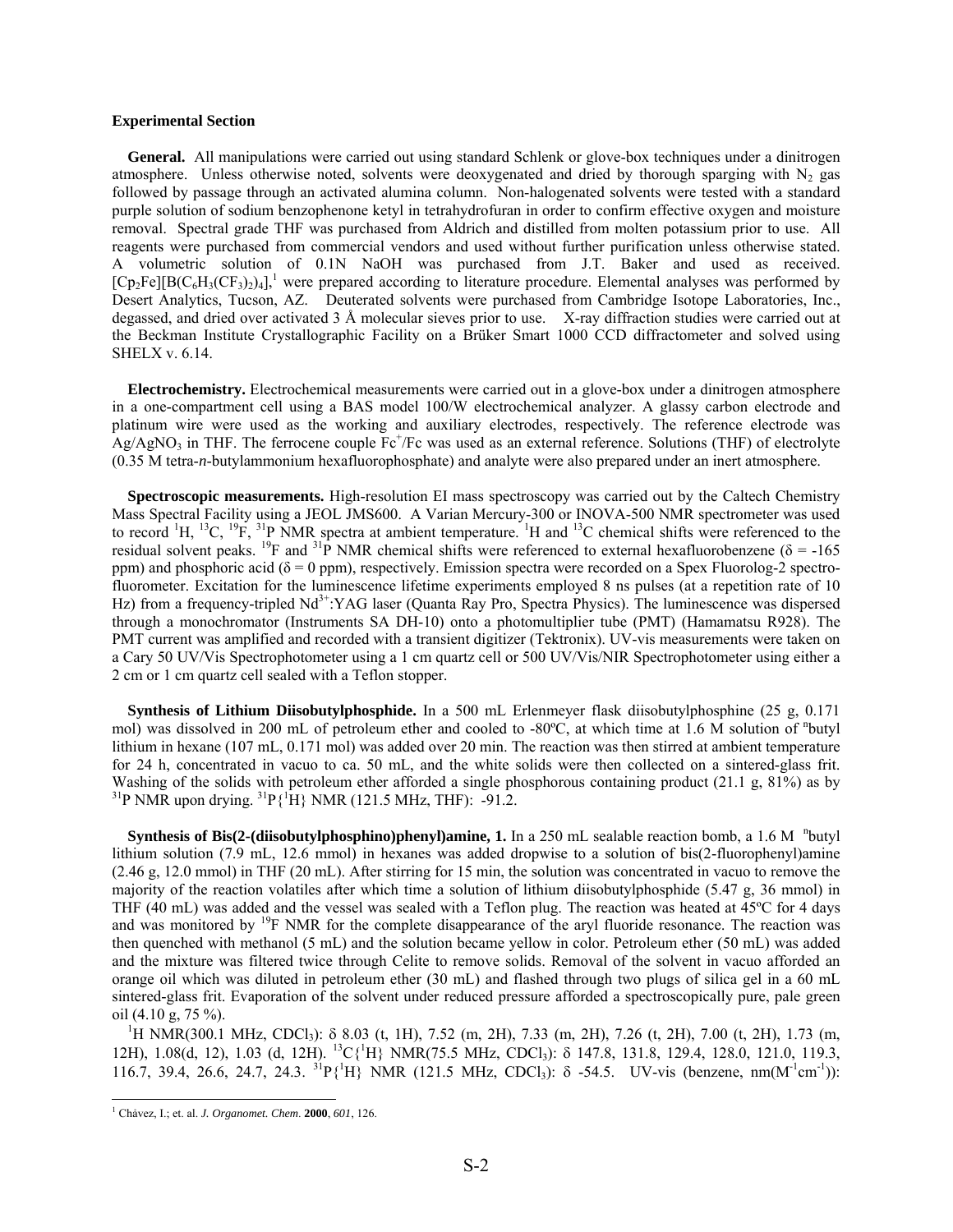302(18,700), sh 334(5900). FAB+ MS: calcd for C<sub>28</sub>H<sub>45</sub>NP<sub>2</sub>: 457.3027. Found: 458.3122 [M+H], 400.2226 [M-Bu], 312.1904 [M-(<sup>*i*</sup>Bu<sub>2</sub>P)].

**Synthesis of [Li][PNP], [1]Li.** At ambient temperature a 1.6 M <sup>n</sup>butyl lithium solution (4.0 mL, 6.4 mmol) in hexanes was added dropwise to a solution of **1** (2.63 g, 5.76 mmol) in petroleum ether (50 mL) over 15 min. The reaction was stirred for 30 min, at which time a solid began to precipitate. The solution was concentrated to ca. 30 mL and cooled to -30 °C for 12 hrs. The resultant solids were collected on a sintered-glass frit as fine pale yellow powder, dried thoroughly (2.24 g, 84 %). 1

H NMR(499.9 MHz,  $C_6D_6$ ): δ 7.21 (m, 2 H), 7.06 (m, 4 H), 6.71 (m, 2 H), 1.8-0.6 (br m, 36 H).  $^{13}C(^{1}H)$  $NMR(125.7 MHz, C_6D_6): \delta$  170.6, 132.4, 131.2, 128.7, 128.1, 118.6, 42.3, 36.2, 26.3, 25.3. <sup>31</sup>P{<sup>1</sup>H} NMR  $(121.5MHz, C_6D_6)$ : δ -49.4 (q, 61 Hz). UV-vis (cyclohexane, nm( $M^{-1}cm^{-1}$ )): 301(18,700), 357(31,400), sh 395(10,200). Anal. calcd. for C<sub>56</sub>H<sub>88</sub>Li<sub>2</sub>N<sub>2</sub>P<sub>4</sub>: C, 72.55; H, 9.57; N, 3.02. Found: C, 73.21; H, 9.43; N, 3.14.

**Synthesis of**  $\{(\text{PNP})\text{Cu}\}_2$ **, 2:** A solution of  $[1]\text{Li} (1.0 \text{ g}, 2.16 \text{ mmol})$  in diethyl ether (20 mL) was added to a slurry of CuBr⋅S(CH<sub>3</sub>)<sub>2</sub> (0.466 g, 2.27 mmol) in ether (30 mL) and stirred for 12 h. The solvent was removed in vacuo and the resultant yellow solids were dissolved in petroleum ether (50 ml) and filtered to remove insoluble materials. Removal of petroleum ether and drying the yellow solids in vacuo afforded analytically pure material (1.04 g, 92%). Crystals suitable for X-ray diffraction were obtained both by slow-evaporation of a petroleum ether solution of 2.

 ${}^{1}$ H NMR(499.9 MHz, CD<sub>2</sub>Cl<sub>2</sub>): δ 7.20 (m, 4H), 6.93 (m, 4H), 6.71 (br d, 4H), 6.61 (t, 4H), 1.806 (m, 4H), 1.58  $(m, 8H), 1.39$   $(m, 8H)$  , 1.29  $(m, 4H)$  0.99  $(d, 12H), 0.73$   $(d, 12H), 0.70$   $(d, 12H), 0.60$   $(d, 12H).$   ${}^{13}C\{{}^{1}H\}$ NMR(125.7 MHz, CD<sub>2</sub>Cl<sub>2</sub>): δ 169.4, 131.8, 130.5, 128.7, 125.2, 117.8, 40.2, 36.4, 26.3, 26.2, 26.0, 25.7, 25.4, 25.1.<br><sup>31</sup>P{<sup>1</sup>H} NMR (121.5MHz, C<sub>6</sub>D<sub>6</sub>): δ -33.9. UV-vis (cyclohexane, nm(M<sup>-1</sup>cm<sup>-1</sup>)): 298(19,300), 31  $352(41,000)$ , sh  $387(14,300)$ ,  $425(5100)$ , sh  $454(3400)$ . Anal. calcd. for  $C_{56}H_{88}Cu_2N_2P_4$ : C,  $64.65$ ; H,  $8.53$ ; N,  $2.69$ . Found: C, 64.54; H, 8.25; N, 2.62.

#### **Quantum yield experiments**

A volumetric solution of [2](#page-2-0) (10  $\mu$ M) in either cyclohexane (n = 1.426)<sup>2</sup> or tetrahydrofuran (n = 1.407)<sup>2</sup> was prepared in a nitrogen-filled glovebox. Three cuvettes (1 cm path) were charged with this solution, sparged briefly with argon and sealed with a greased ground-glass stopper. The absorption spectra were acquired both before and after fluorescence measurements to ensure the sample was not degrading. A solution of fluorescein in an aqueous 0.1 N NaOH solution was prepared and sparged with argon, the concentration was adjusted such that the optical density (OD) at 440 nm was the same as that of the individual solutions of **2**. Fluorescent measurements were performed with  $\lambda_{\rm ex}$  = 440 nm at 298 K and corrected for detector response. The area under the curve of the emission spectrum was determined using standard trapezoidal integration methods. Quantum yields (table 1) were then calculated by the methods described by Demas and Crosby<sup>3</sup> using eqn. 1.

<span id="page-2-0"></span>
$$
(eqn. 1) Q = (Q_R)(I / I_R)(OD_R / OD)(n^2 / n_R^2)
$$

Q: quantum yield of the sample.

- $Q_R$ : quantum yield of fluorescein in aqueous 0.1 N NaOH solution ( $Q_R = 0.9$ ).<br>I: integrated intensity of 2.
- integrated intensity of 2.
- $I_R$ : integrated intensity of fluorescein sample.<br>OD<sub>p</sub>: optical density of the fluorescein sample in

optical density of the fluorescein sample in absorption units.

- OD: optical density of **2** in absorption units.
- n: index of refraction of the solvent in which **2** was dissolved.
- $n_R$ : index of refraction of 0.1N NaOH solution ( $n_R = 1.3351$ ), measured on a Bausch & Lomb refractometer.

<sup>&</sup>lt;sup>2</sup> Lide, D. R., Ed. *CRC Handbook of Chemistry and Physics, 77<sup>th</sup> Edition*; CRC Press: New York, NY, 1996.

<span id="page-2-2"></span><span id="page-2-1"></span>Demas, J. N.; Crosby, G. A. *J. Phys. Chem.* **1971**, *75*, 991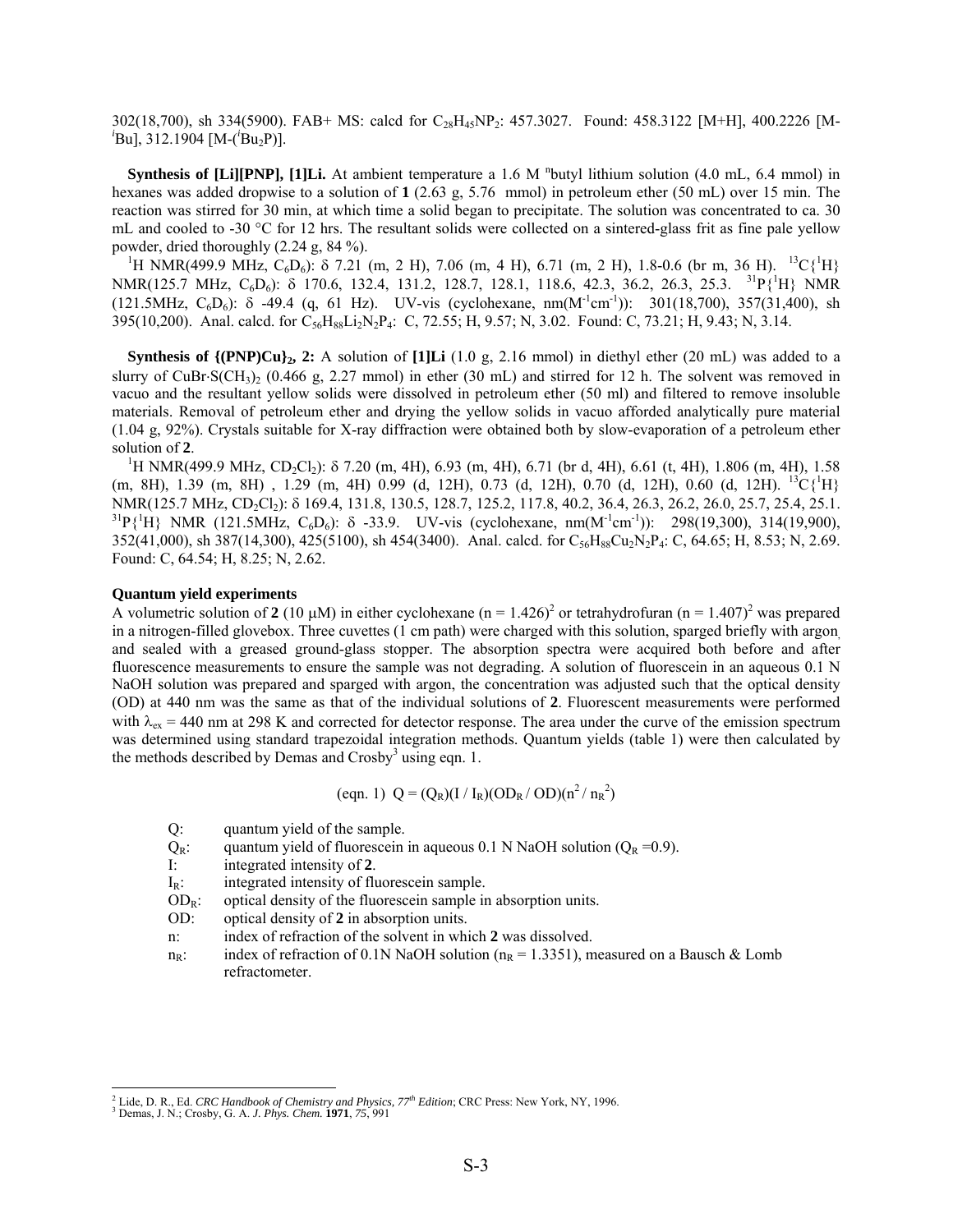| <b>Solution</b>                 | OD (measured)        | I (measured)   | Q (calculated) |
|---------------------------------|----------------------|----------------|----------------|
| Fluorescein in 0.1N NaOH        | 0.0398               | 2.4725E+09     |                |
| $10 \mu M$ 2 in cyclohexane     | 0.0352               | 1.5000E+09     | 0.70           |
| $10 \mu M$ 2 in cyclohexane     | 0.0369               | 1.5067E+09     | 0.67           |
| $10 \mu M$ 2 in cyclohexane     | 0.0408               | 1.6423E+09     | 0.67           |
|                                 |                      | Average        | 0.68           |
|                                 |                      | std. deviation | 0.02           |
|                                 |                      |                |                |
| <b>Solution</b>                 | <b>OD</b> (measured) | I (measured)   | Q (calculated) |
|                                 |                      |                |                |
| Fluorescein in 0.1N NaOH        | 0.0119               | $6.5402E + 08$ |                |
| $10 \mu M$ 2 in tetrahydrofuran | 0.0174               | 6.6049E+08     | 0.69           |
| $10 \mu M$ 2 in tetrahydrofuran | 0.0193               | 6.6209E+08     | 0.62           |
| $10 \mu M$ 2 in tetrahydrofuran | 0.0137               | 5.3344E+08     | 0.71           |
|                                 |                      | Average        | 0.67           |

| Table 1: Data for Quantum Yield Measurements. |  |  |  |
|-----------------------------------------------|--|--|--|
|-----------------------------------------------|--|--|--|

### **Lifetime measurements.**

A solution of **2** (10 µM) in either cyclohexane or tetrahydrofuran was prepared in a nitrogen filled glovebox. The cuvettes (1 cm path) were charged with this solution, sparged briefly with argon, and sealed with a greased groundglass stopper. The absorption spectra were acquired both before and after the fluorescence measurements to ensure the sample was not degrading. Fluorescent measurements were performed with  $\lambda_{ex}$  =460,  $\lambda_{em}$ = 510 nm at 298 K. A 500 nm low-pass filter was placed in front of the PMT in order to eliminate noise due to scattered laser light. The emission decay was averaged over 50 laser pulses and fit to an exponential function from which  $k_{obs}$  was determined (see Table 2).

| <b>Entry</b>   | <b>Solution</b>                                 | $k_{\text{obs}}$ (s <sup>-1</sup> ) | Lifetime $(1/k_{obs})$ (µs) |
|----------------|-------------------------------------------------|-------------------------------------|-----------------------------|
|                | $10 \mu M$ 2 in tetrahydrofuran                 | 8.9683E+04                          | 11.15                       |
| $\overline{2}$ | $10 \mu M$ 2 in tetrahydrofuran                 | 8.9656E+04                          | 11.15                       |
| 3              | $10 \mu M$ 2 in tetrahydrofuran                 | 9.4984E+04                          | 10.53                       |
|                |                                                 | average                             | 10.94                       |
|                |                                                 | std. deviation                      | 0.4                         |
|                | $t_{radiative}$ <sup>a</sup> (average)          | $6.22E + 04$                        |                             |
|                | $t_{non\text{-}radiative}^{\qquad b}$ (average) | $2.93E + 04$                        |                             |
|                |                                                 |                                     |                             |
|                | <b>Solution</b>                                 | $k_{\text{obs}}$ (s <sup>-1</sup> ) | Lifetime $(1/k_{obs})$ (µs) |
| 4              | $10 \mu M$ 2 in cyclohexane <sup>c</sup>        | 9.6675E+04                          | 10.34                       |
| 5              | $10 \mu M$ 2 in cyclohexane                     | 9.9590E+04                          | 10.04                       |
|                |                                                 | average                             | 10.19                       |
|                |                                                 | std. deviation                      | 0.2                         |
|                | $k_{radiative}$ <sup>a</sup> (average)          | $6.58E + 04$                        |                             |
|                | $k_{non\text{-}radiative}^{\dagger}$ (average)  | $3.24E + 04$                        |                             |

**Table 2: Data for Excited State Lifetime Measurements.**

(a)  $k_{radiative} = (Quantum Yield)/(Lifetime)$ ; (b)  $k_{non-radiative} = k_{obs} - k_{radiative}$  (c) indicates the representative fit shown below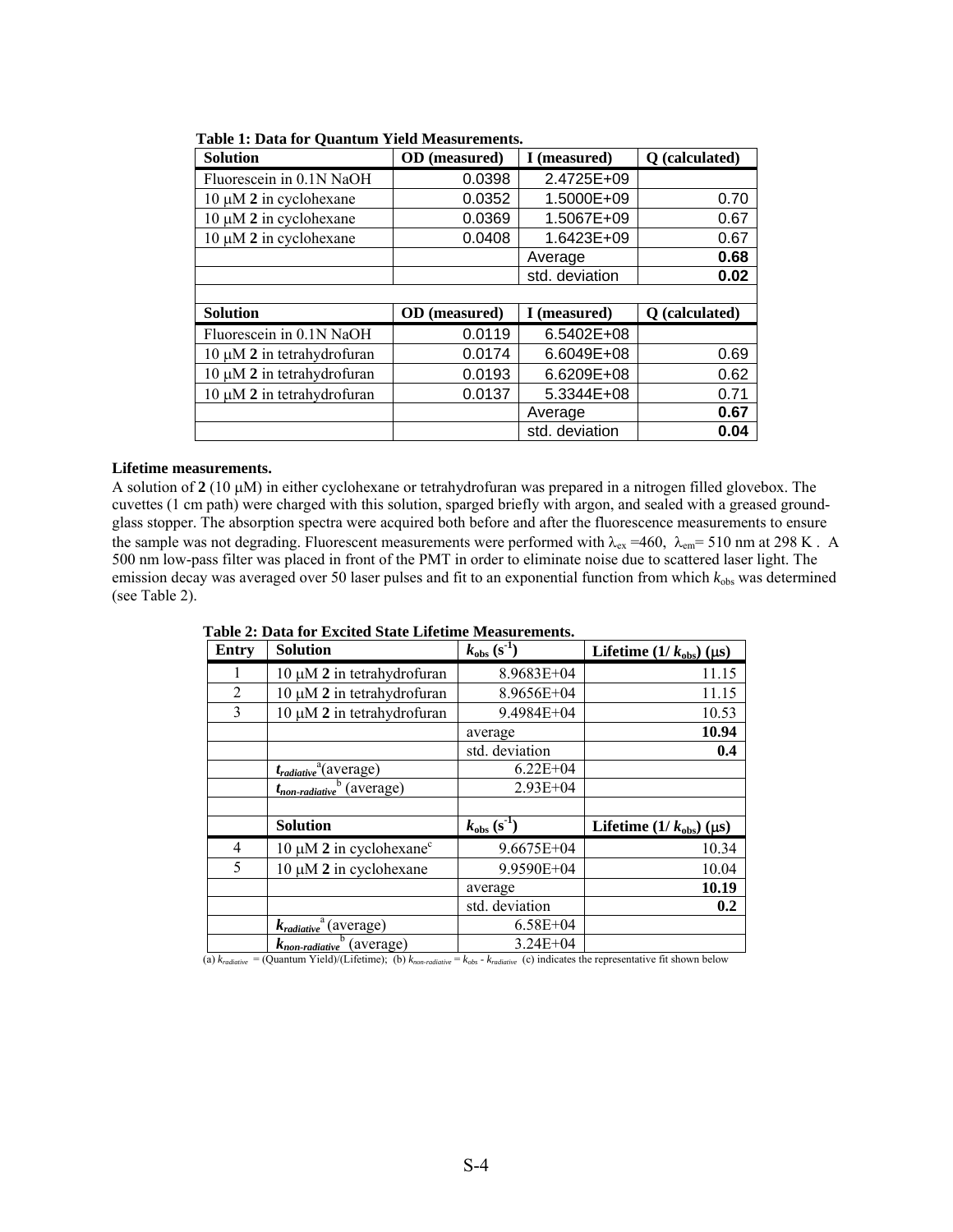

**Graph 1:** Fit of the excited-state decay with residuals for Entry 4, Table 2.



A solution of **2** (20 µM) in tetrahydrofuran was prepared in a nitrogen-filled glovebox. Two cuvettes (1 cm path) were charged with 2 mL of this solution, sparged briefly with argon, and sealed with a rubber stopper. The initial emission decay of **2** in each cuvette was measured with  $\lambda_{ex} = 440$  nm and  $\lambda_{em} = 500$  nm prior to the introduction of the quencher. A solution of 2,6-dichloroquinone (DCQ) (10 mM) was then sequentially added to the cuvettes via syringe in volumes listed in Table 3, and the emission decay was measured. The combined data from the two runs is plotted in Graph 1, and a first order rate constant of  $1.2 \cdot 10^{10}$  M<sup>-1</sup>s<sup>-1</sup> was determined for the emission quenching.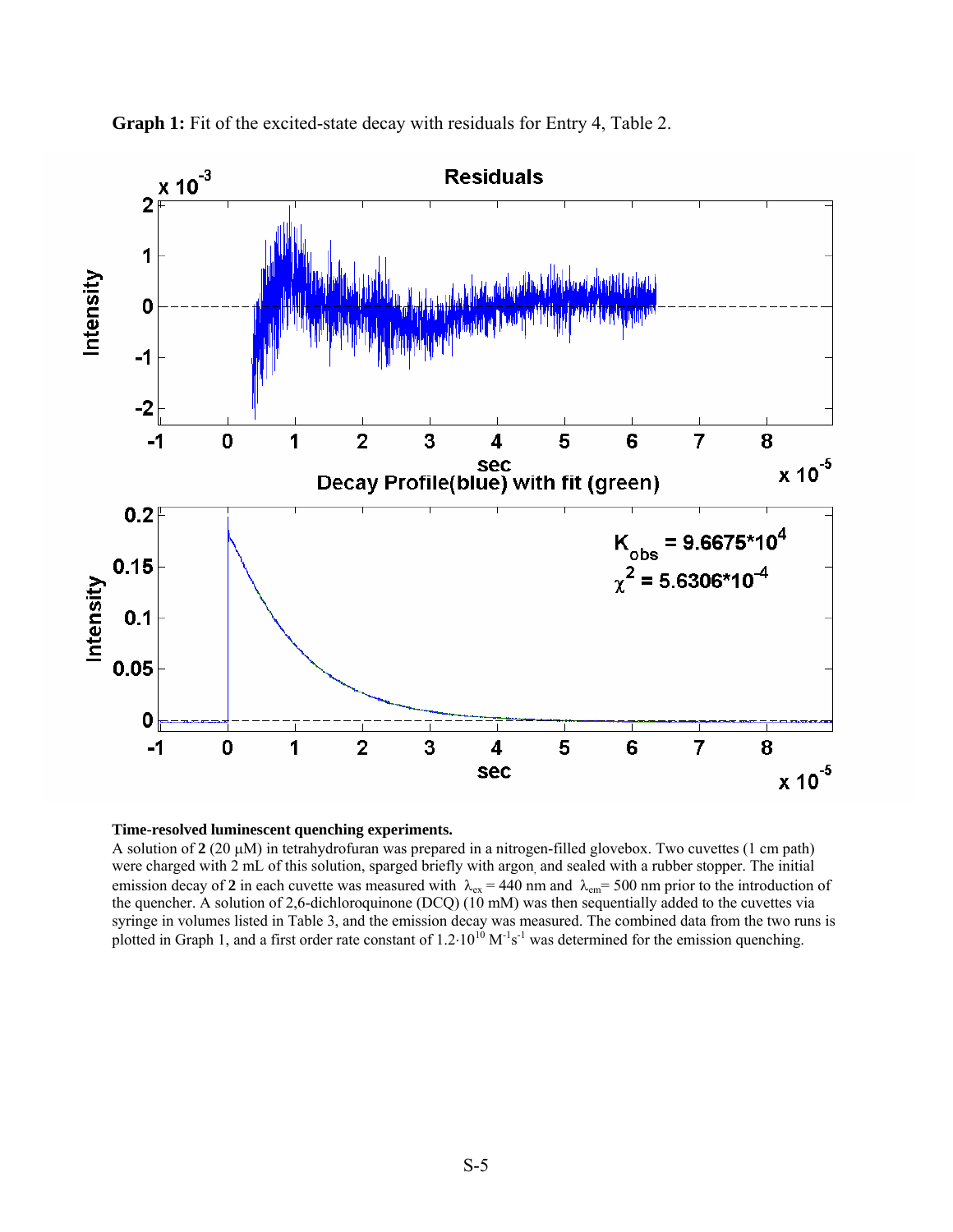| Run 1                           |                          |                                     |
|---------------------------------|--------------------------|-------------------------------------|
| $\mu$ L of DCQ solution (total) | µM of DCQ in sample      | $k_{\rm obs}$ (s <sup>-1</sup> )    |
| O                               | O                        | $2.1E + 0.5$                        |
| 4                               | 20                       | $4.2E + 0.5$                        |
| 20                              | 99                       | $1.3E + 06$                         |
| 40                              | 200                      | $2.4E + 06$                         |
| 80                              | 380                      | $4.7E + 06$                         |
| Run 2                           |                          |                                     |
| $\mu L$ of DCQ solution (total) | $\mu$ M of DCQ in sample | $k_{\text{obs}}$ (s <sup>-1</sup> ) |
| 0                               | ი                        | $1.1E + 05$                         |
| 10                              | 50                       | $9.7E + 0.5$                        |
| 30                              | 150                      | $2.0E + 06$                         |
| 50                              | 240                      | $3.2E + 06$                         |
| 70                              | 340                      | $4.4E + 06$                         |

 **Table 3: Time-resolved Emission Quenching Measurements.**

**Graph 2:** Time-Resolved Emission Quenching with DCQ in THF.

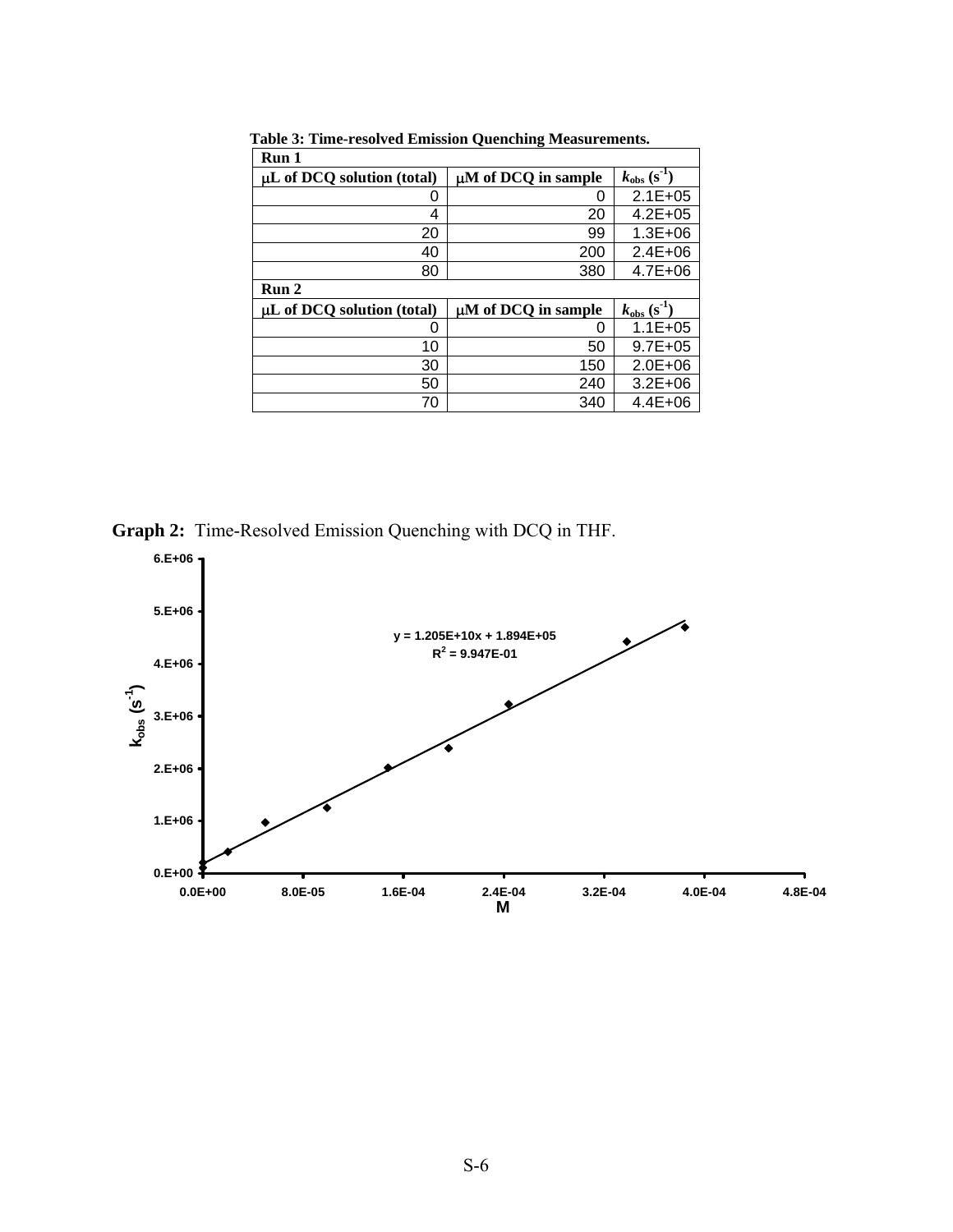**Figure 1:** Cyclic voltammogram of 2 in  $CH_2Cl_2$  (0.30 M  $[^nBu_4N][PF_6]$ , 50 mV/s) referenced vs.  $Fc^+/Fc$ .

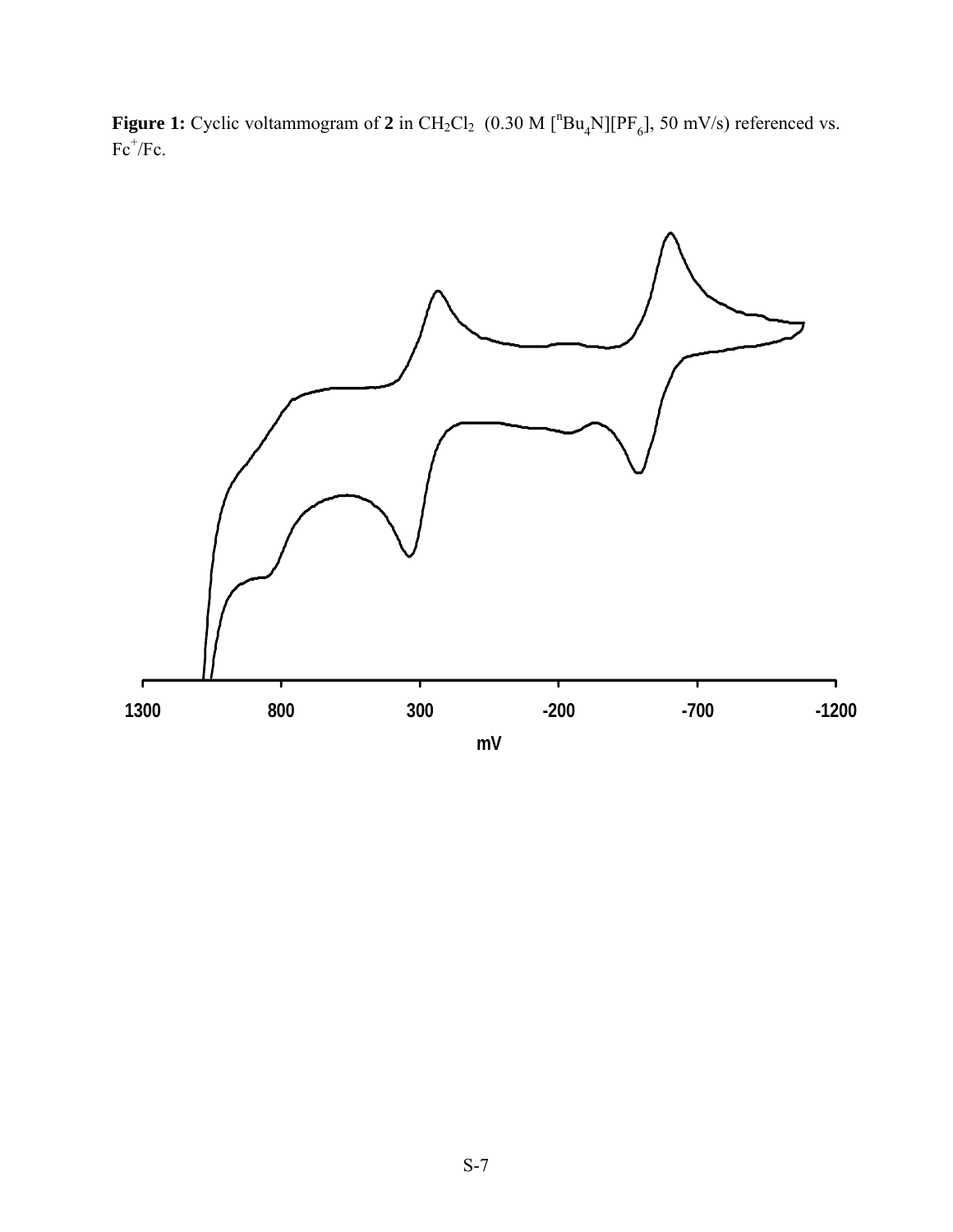Figure 2: Solid State Molecular Structure of **2.** Hydrogen atoms have been omitted for clarity.

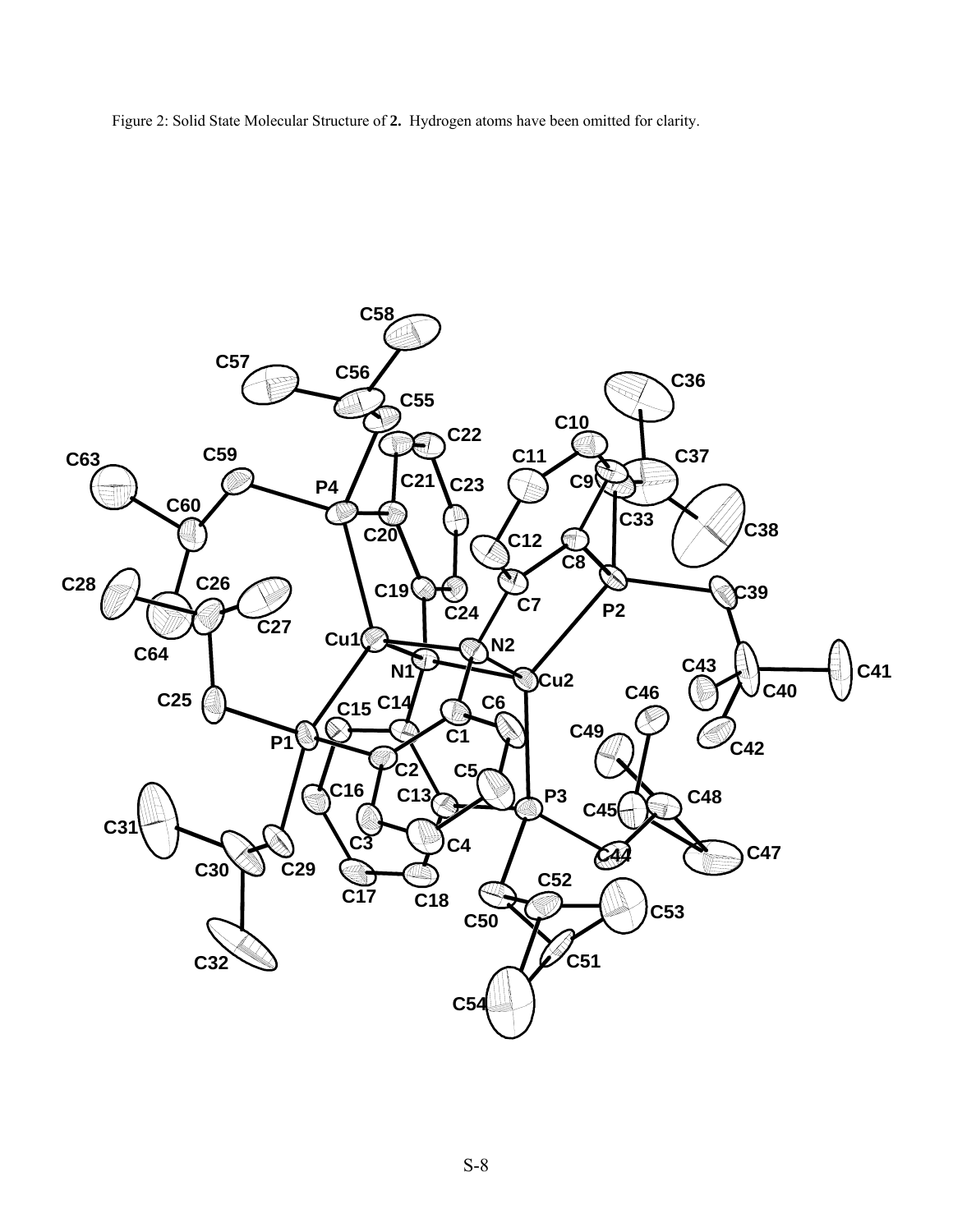| Table 4. Crystal data and structure refinement for 2. |                                                  |                       |
|-------------------------------------------------------|--------------------------------------------------|-----------------------|
| Name                                                  | ${PNP}$ $Cu$ <sub>2</sub>                        |                       |
| Empirical formula                                     | $C_{56}H_{88}Cu_2N_2P_4$                         |                       |
| Formula weight                                        | 1040.24                                          |                       |
| Temperature                                           | 100(2) K                                         |                       |
| Wavelength                                            | $0.71073 \text{ Å}$                              |                       |
| Crystal system                                        | Orthorhombic                                     |                       |
| Space group                                           | Pbca $(\#61)$                                    |                       |
| Unit cell dimensions                                  | $a = 21.5707(15)$ Å                              | $\alpha = 90^{\circ}$ |
|                                                       | $b = 21.4607(15)$ Å                              | $\beta = 90^\circ$    |
|                                                       | $c = 23.8297(17)$ Å                              | $v = 90^{\circ}$      |
| Volume                                                | $11031.3(13)$ Å <sup>3</sup>                     |                       |
| Z                                                     | 8                                                |                       |
| Density (calculated)                                  | 1.253 Mg/m <sup>3</sup>                          |                       |
| Absorption coefficient                                | $0.924$ mm <sup>-1</sup>                         |                       |
| F(000)                                                | 4448                                             |                       |
| Crystal size                                          | $0.36 \times 0.21 \times 0.18$ mm <sup>3</sup>   |                       |
| Theta range for data collection                       | 1.59 to $28.56^{\circ}$                          |                       |
| Index ranges                                          | $-28 < = h < 27, -28 < = k < 28, -31 < = k < 31$ |                       |
| Reflections collected                                 | 158849                                           |                       |
| Independent reflections                               | 13443 $[R_{int} = 0.0931]$                       |                       |
| Completeness to theta = $28.56^{\circ}$               | $95.7\%$                                         |                       |
| Absorption correction                                 | None                                             |                       |
| Refinement method                                     | Full-matrix least-squares on $F^2$               |                       |
| Data / restraints / parameters                        | 13443 / 0 / 629                                  |                       |
| Goodness-of-fit on $F^2$                              | 1.129                                            |                       |
| Final R indices $[1>2$ sigma $(I)$ ]                  | $R1 = 0.0789$ , wR2 = 0.1617                     |                       |
| R indices (all data)                                  | $R1 = 0.1118$ , wR2 = 0.1737                     |                       |
| Largest diff. peak and hole                           | 1.635 and -0.691 e· $\AA$ <sup>-3</sup>          |                       |

# **Special Refinement Details**

Refinement of  $F^2$  against all reflections. The weighted R-factor wR and goodness of fit S are based on  $F^2$ , conventional R-factors R are based on F, with F set to zero for negative  $F^2$ . The threshold expression of  $F^2$  >  $2$ sigma( $F<sup>2</sup>$ ) is used only for calculating R-factors(gt) etc. and is not relevant to the choice of reflections for refinement. R-factors based on  $F^2$  are statistically about twice as large as those based on F, and R-factors based on all data will be even larger. Several carbon atoms of the isobutyl groups were satisfactorily modeled by assuming a partial population over two sites.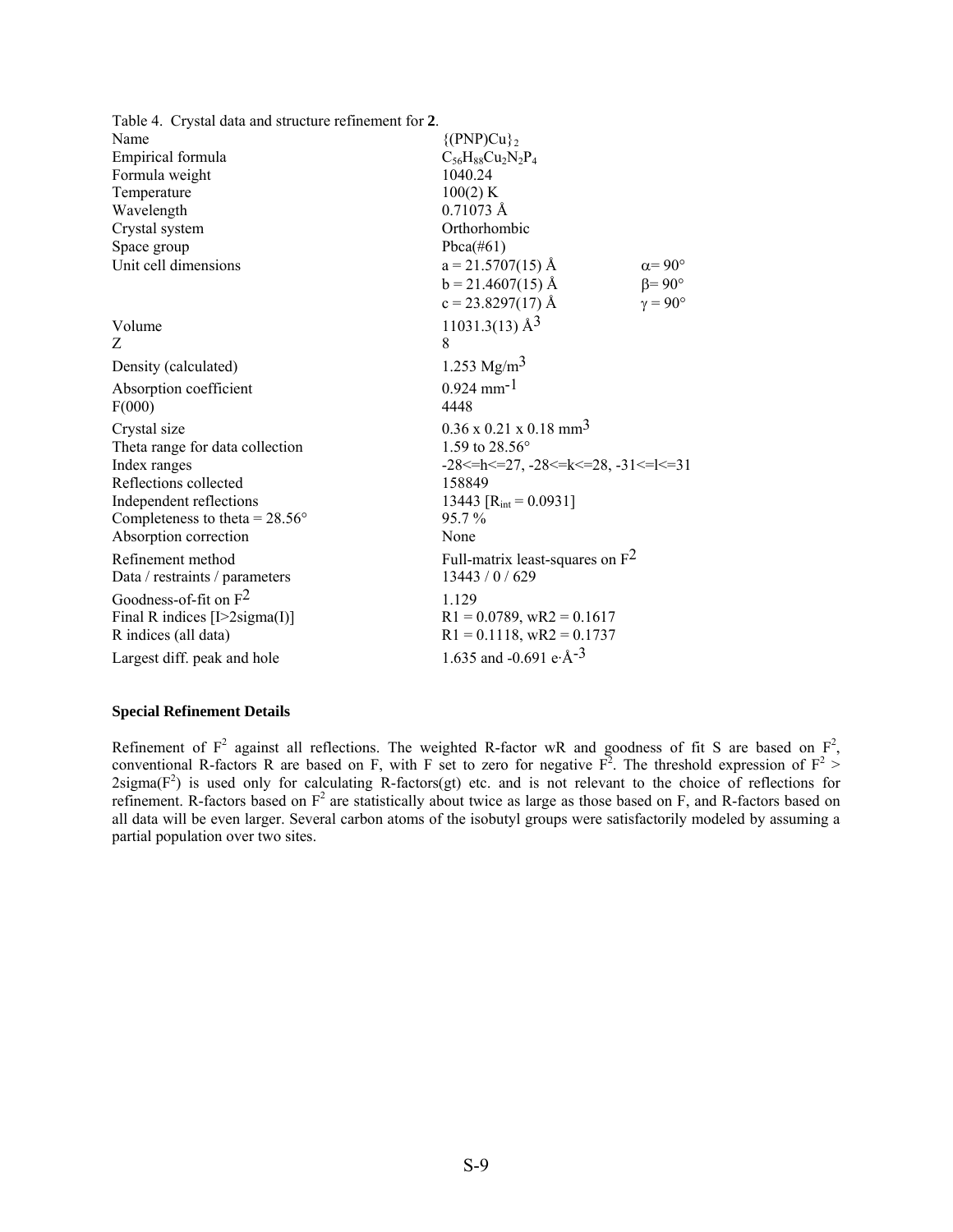|       | $\mathbf X$ | y       | Z       | U(eq)  |
|-------|-------------|---------|---------|--------|
| Cu(1) | 974(1)      | 7198(1) | 5954(1) | 18(1)  |
| Cu(2) | 93(1)       | 7730(1) | 6543(1) | 17(1)  |
| N(2)  | 1001(2)     | 7392(2) | 6856(2) | 18(1)  |
| N(1)  | 81(2)       | 7466(2) | 5661(2) | 15(1)  |
| P(1)  | 1801(1)     | 7798(1) | 5842(1) | 19(1)  |
| P(2)  | $-366(1)$   | 7084(1) | 7143(1) | 18(1)  |
| P(3)  | 0(1)        | 8718(1) | 6275(1) | 18(1)  |
| P(4)  | 760(1)      | 6218(1) | 5705(1) | 20(1)  |
| C(1)  | 1494(2)     | 7805(2) | 6981(2) | 22(1)  |
| C(2)  | 1900(2)     | 8043(2) | 6572(2) | 20(1)  |
| C(3)  | 2366(2)     | 8464(2) | 6716(2) | 27(1)  |
| C(4)  | 2459(3)     | 8646(3) | 7265(2) | 39(2)  |
| C(5)  | 2074(3)     | 8395(3) | 7677(3) | 45(2)  |
| C(6)  | 1609(3)     | 7992(3) | 7539(2) | 35(1)  |
| C(7)  | 916(2)      | 6918(2) | 7260(2) | 18(1)  |
| C(8)  | 327(2)      | 6705(2) | 7422(2) | 17(1)  |
| C(9)  | 274(2)      | 6233(2) | 7827(2) | 22(1)  |
| C(10) | 783(2)      | 5970(2) | 8083(2) | 25(1)  |
| C(11) | 1365(3)     | 6176(3) | 7923(2) | 30(1)  |
| C(12) | 1432(2)     | 6633(3) | 7517(2) | 30(1)  |
| C(13) | $-2(2)$     | 8602(2) | 5517(2) | 19(1)  |
| C(14) | 31(2)       | 7991(2) | 5308(2) | 18(1)  |
| C(15) | 32(2)       | 7910(2) | 4715(2) | 20(1)  |
| C(16) | $-13(2)$    | 8415(2) | 4357(2) | 25(1)  |
| C(17) | $-59(3)$    | 9015(2) | 4571(2) | 30(1)  |
| C(18) | $-49(3)$    | 9103(2) | 5143(2) | 28(1)  |
| C(19) | $-275(2)$   | 6951(2) | 5482(2) | 15(1)  |
| C(20) | $-49(2)$    | 6333(2) | 5514(2) | 18(1)  |
| C(21) | $-431(2)$   | 5837(2) | 5362(2) | 23(1)  |
| C(22) | $-1028(2)$  | 5927(2) | 5165(2) | 23(1)  |
| C(23) | $-1243(2)$  | 6534(2) | 5114(2) | 20(1)  |
| C(24) | $-882(2)$   | 7031(2) | 5273(2) | 19(1)  |
| C(25) | 2537(2)     | 7413(3) | 5647(2) | 28(1)  |
| C(26) | 2601(3)     | 6731(3) | 5802(3) | 34(1)  |
| C(27) | 2704(4)     | 6643(3) | 6422(3) | 57(2)  |
| C(28) | 3114(4)     | 6428(4) | 5458(4) | 77(3)  |
| C(29) | 1890(2)     | 8559(3) | 5475(2) | 29(1)  |
| C(30) | 1601(3)     | 8633(3) | 4900(3) | 46(2)  |
| C(31) | 1921(4)     | 8271(5) | 4449(3) | 80(3)  |
| C(32) | 1597(4)     | 9322(4) | 4732(4) | 90(4)  |
| C(33) | $-838(2)$   | 6397(3) | 6947(3) | 32(1)  |
| C(36) | $-1749(4)$  | 5838(4) | 6578(4) | 75(3)  |
| C(37) | $-1470(3)$  | 6470(4) | 6712(4) | 69(3)  |
| C(38) | $-1903(4)$  | 6899(6) | 6857(6) | 129(6) |
| C(39) | $-768(2)$   | 7344(2) | 7788(2) | 25(1)  |
| C(40) | $-533(3)$   | 7934(4) | 8059(3) | 52(2)  |
| C(41) | $-912(3)$   | 8071(4) | 8594(3) | 62(2)  |
| C(42) | $-266(9)$   | 8364(9) | 7886(9) | 37(6)  |
| C(44) | $-692(2)$   | 9211(2) | 6394(2) | 30(1)  |
| C(47) | $-1828(2)$  | 9414(2) | 6386(2) | 88(4)  |

Table 5. Atomic coordinates ( $x 10<sup>4</sup>$ ) and equivalent isotropic displacement parameters ( $\AA$ <sup>2</sup>x 10<sup>3</sup>) for **2**. U(eq) is defined as one third of the trace of the orthogonalized  $U^{ij}$  tensor.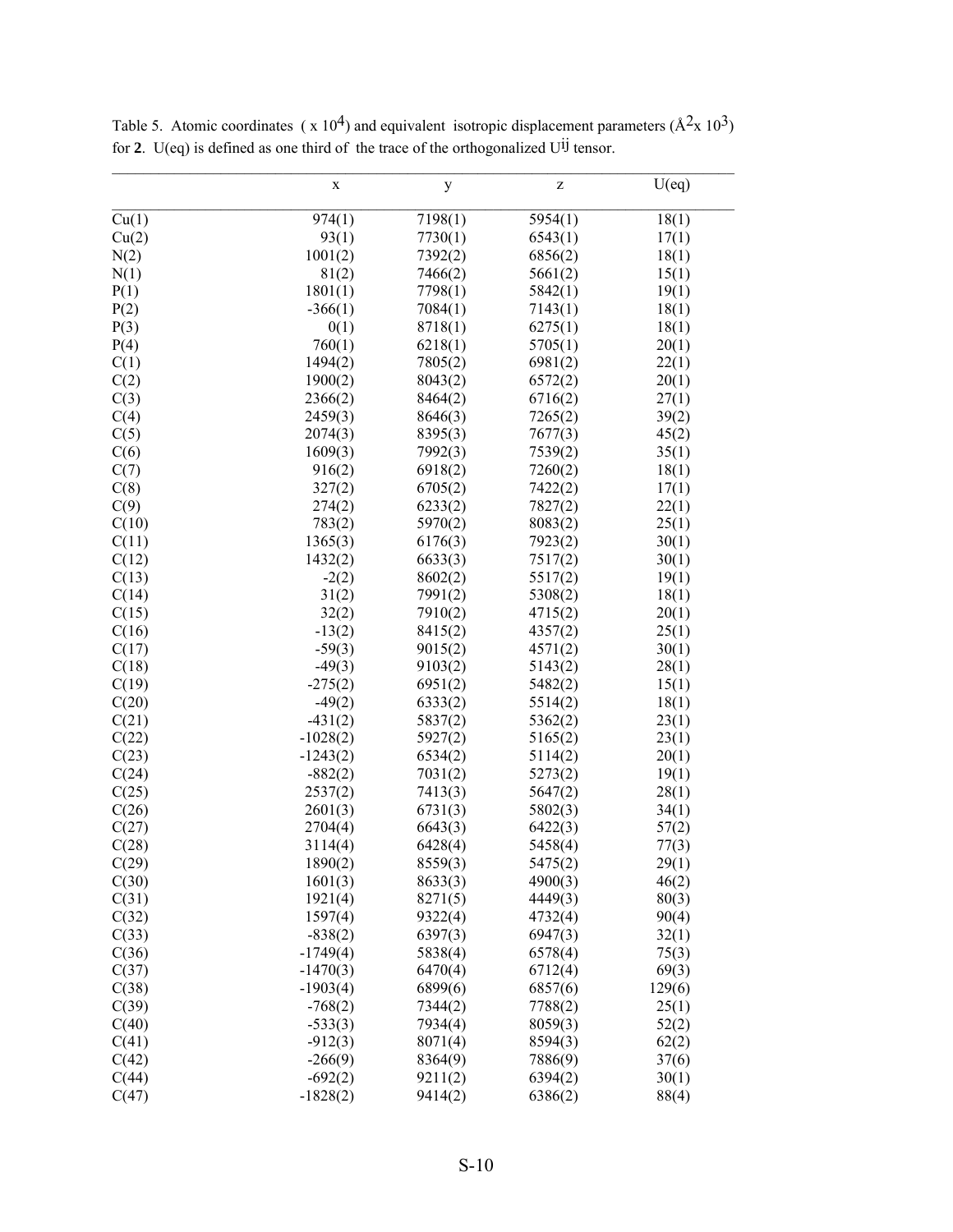| C(43) | 134(4)     | 8023(4)  | 8159(3) | 28(2)  |
|-------|------------|----------|---------|--------|
| C(45) | $-1331(4)$ | 8935(5)  | 6142(7) | 25(3)  |
| C(46) | $-1493(7)$ | 8285(5)  | 6341(7) | 45(3)  |
| C(48) | $-1285(6)$ | 8934(5)  | 6467(7) | 23(3)  |
| C(49) | $-1444(6)$ | 8509(8)  | 5979(8) | 45(6)  |
| C(50) | 631(3)     | 9294(2)  | 6353(2) | 28(1)  |
| C(51) | 628(4)     | 9762(5)  | 6795(4) | 35(3)  |
| C(52) | 896(7)     | 9408(7)  | 6962(7) | 30(5)  |
| C(53) | 535(4)     | 9520(4)  | 7392(3) | 61(2)  |
| C(54) | 1287(5)    | 10078(6) | 6806(5) | 125(5) |
| C(55) | 721(2)     | 5557(2)  | 6198(2) | 26(1)  |
| C(56) | 1323(3)    | 5367(3)  | 6505(3) | 39(2)  |
| C(57) | 1820(3)    | 5098(3)  | 6132(3) | 54(2)  |
| C(58) | 1152(4)    | 4902(3)  | 6967(3) | 53(2)  |
| C(59) | 1060(2)    | 5845(2)  | 5060(2) | 27(1)  |
| C(60) | 977(4)     | 6204(3)  | 4492(3) | 51(2)  |
| C(63) | 1137(4)    | 5748(4)  | 3993(3) | 61(2)  |
| C(64) | 1342(4)    | 6767(4)  | 4444(3) | 60(2)  |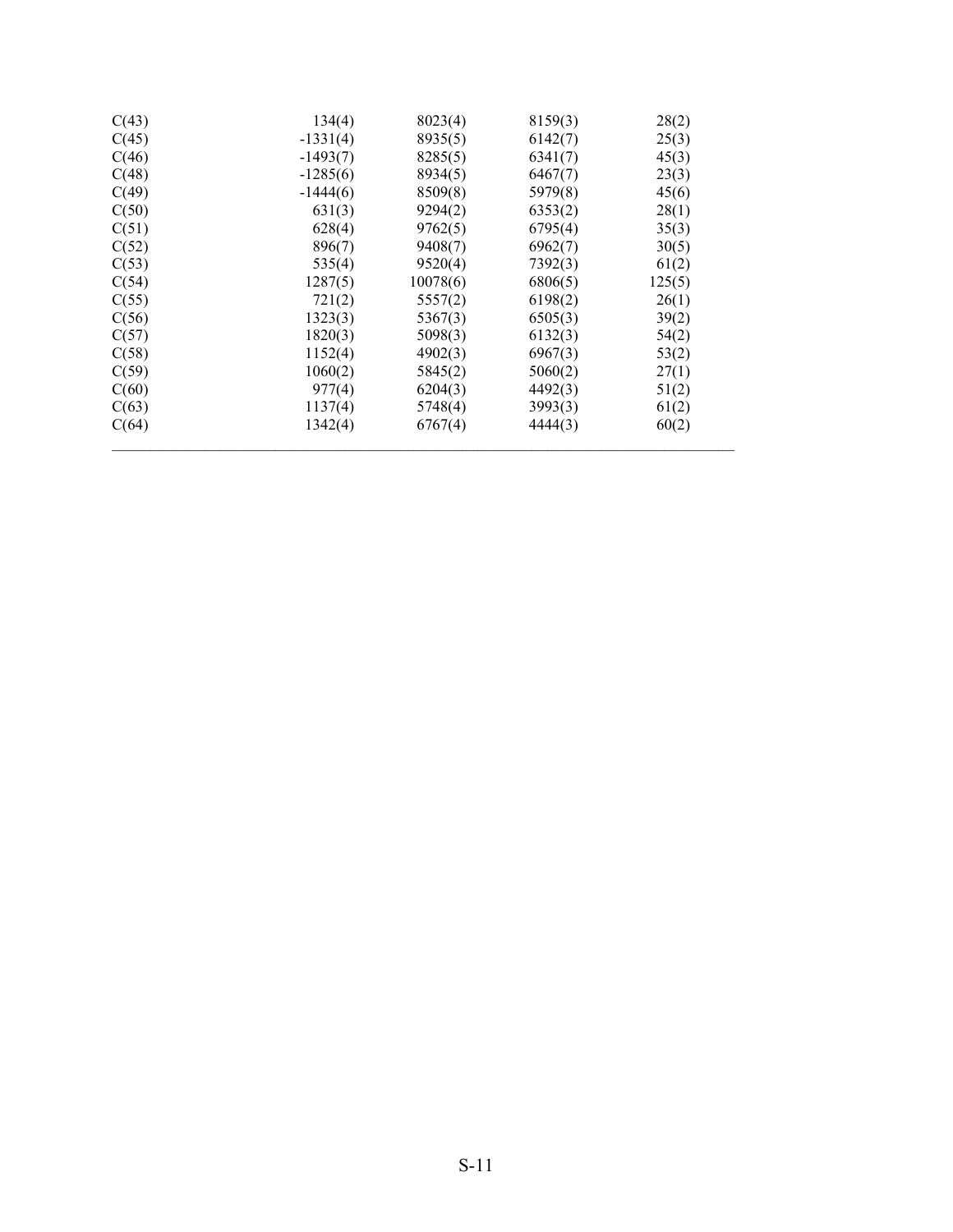| Table 6. Bond lengths $[\hat{A}]$ and angles $[°]$ for 2. |  |
|-----------------------------------------------------------|--|

| $Cu(1)-N(1)$      | 2.127(4)   | $C(18)$ -H $(18)$  | 0.9500    |
|-------------------|------------|--------------------|-----------|
| $Cu(1)-N(2)$      | 2.191(4)   | $C(19)-C(20)$      | 1.413(6)  |
| $Cu(1)-P(1)$      | 2.2173(13) | $C(19)-C(24)$      | 1.413(6)  |
| $Cu(1)-P(4)$      | 2.2339(13) | $C(20)-C(21)$      | 1.395(6)  |
| $Cu(1)-Cu(2)$     | 2.6245(8)  | $C(21)-C(22)$      | 1.384(7)  |
| $Cu(2)-N(1)$      | 2.179(4)   | $C(21)$ -H $(21)$  | 0.9500    |
| $Cu(2)-N(2)$      | 2.219(4)   | $C(22) - C(23)$    | 1.388(7)  |
| $Cu(2)-P(3)$      | 2.2235(13) | $C(22)$ -H $(22)$  | 0.9500    |
| $Cu(2)-P(2)$      | 2.2241(13) | $C(23)-C(24)$      | 1.375(7)  |
| $N(2)-C(7)$       | 1.412(6)   | $C(23)$ -H $(23)$  | 0.9500    |
| $N(2)-C(1)$       | 1.416(6)   | $C(24)$ -H $(24)$  | 0.9500    |
| $N(1)-C(14)$      | 1.410(6)   | $C(25)-C(26)$      | 1.515(8)  |
| $N(1)-C(19)$      | 1.412(6)   | $C(25)$ -H $(25A)$ | 0.9900    |
| $P(1)-C(2)$       | 1.829(5)   | $C(25)$ -H $(25B)$ | 0.9900    |
| $P(1)-C(25)$      | 1.849(5)   | $C(26) - C(27)$    | 1.507(10) |
| $P(1)-C(29)$      | 1.863(5)   | $C(26)-C(28)$      | 1.523(8)  |
| $P(2)-C(8)$       | 1.828(5)   | $C(26)$ -H $(26)$  | 0.98(6)   |
| $P(2) - C(39)$    | 1.850(5)   | $C(27)$ -H $(27A)$ | 0.9800    |
| $P(2)-C(33)$      | 1.851(5)   | $C(27)$ -H $(27B)$ | 0.9800    |
| $P(3)-C(13)$      | 1.823(5)   | $C(27)$ -H $(27C)$ | 0.9800    |
| $P(3)-C(50)$      | 1.848(5)   | $C(28)$ -H $(28A)$ | 0.9800    |
| $P(3)-C(44)$      | 1.851(4)   | $C(28)$ -H $(28B)$ | 0.9800    |
| $P(4)-C(20)$      | 1.820(5)   | $C(28)$ -H $(28C)$ | 0.9800    |
| $P(4)-C(55)$      | 1.845(5)   | $C(29) - C(30)$    | 1.514(8)  |
| $P(4)-C(59)$      | 1.849(5)   | $C(29)$ -H $(29A)$ | 0.9900    |
| $C(1)-C(2)$       | 1.406(7)   | $C(29)$ -H $(29B)$ | 0.9900    |
| $C(1)-C(6)$       | 1.412(7)   | $C(30)-C(31)$      | 1.496(11) |
| $C(2) - C(3)$     | 1.394(6)   | $C(30)-C(32)$      | 1.531(11) |
| $C(3)-C(4)$       | 1.379(8)   | $C(30)$ -H $(30)$  | 0.9987    |
| $C(3)-H(3)$       | 0.9500     | $C(31)$ -H $(31A)$ | 0.9800    |
| $C(4)-C(5)$       | 1.396(8)   | $C(31)$ -H $(31B)$ | 0.9800    |
| $C(4)$ -H(4)      | 0.9500     | $C(31)$ -H $(31C)$ | 0.9800    |
| $C(5)-C(6)$       | 1.364(7)   | $C(32)$ -H $(32A)$ | 0.9800    |
| $C(5)-H(5)$       | 0.9500     | $C(32)$ -H $(32B)$ | 0.9800    |
| $C(6)-H(6)$       | 0.9500     | $C(32)$ -H $(32C)$ | 0.9800    |
| $C(7)$ - $C(8)$   | 1.404(6)   | $C(33)-C(37)$      | 1.482(8)  |
| $C(7) - C(12)$    | 1.409(7)   | $C(33)$ -H(33A)    | 0.9900    |
| $C(8)-C(9)$       | 1.403(6)   | $C(33)$ -H $(33B)$ | 0.9900    |
| $C(9) - C(10)$    | 1.377(7)   | $C(36)-C(37)$      | 1.519(10) |
| $C(9)-H(9)$       | 0.9500     | $C(36)$ -H $(36A)$ | 0.9800    |
| $C(10)-C(11)$     | 1.385(8)   | $C(36)$ -H $(36B)$ | 0.9800    |
| $C(10)$ -H $(10)$ | 0.9500     | $C(36)$ -H $(36C)$ | 0.9800    |
| $C(11)-C(12)$     | 1.385(7)   | $C(37) - C(38)$    | 1.356(12) |
| $C(11)$ -H $(11)$ | 0.9500     | $C(37)$ -H $(37)$  | 1.0002    |
| $C(12)$ -H $(12)$ | 0.9500     | $C(38) - H(38A)$   | 0.9800    |
| $C(13)-C(18)$     | 1.401(7)   | $C(38) - H(38B)$   | 0.9800    |
| $C(13)-C(14)$     | 1.404(6)   | $C(38)$ -H $(38C)$ | 0.9800    |
| $C(14)-C(15)$     | 1.423(6)   | $C(39) - C(40)$    | 1.509(9)  |
| $C(15)-C(16)$     | 1.382(7)   | $C(39)$ -H(39A)    | 0.9900    |
| $C(15)$ -H $(15)$ | 0.9500     | $C(39)$ -H(39B)    | 0.9900    |
| $C(16)-C(17)$     | 1.390(7)   | $C(40)$ - $C(42)$  | 1.16(2)   |
| $C(16)$ -H $(16)$ | 0.9500     | $C(40)$ -C $(43)$  | 1.470(10) |
| $C(17)-C(18)$     | 1.375(7)   | $C(40)-C(41)$      | 1.542(8)  |
| $C(17)$ -H $(17)$ | 0.9500     | $C(40)$ -H(40A)    | 1.0149    |
|                   |            |                    |           |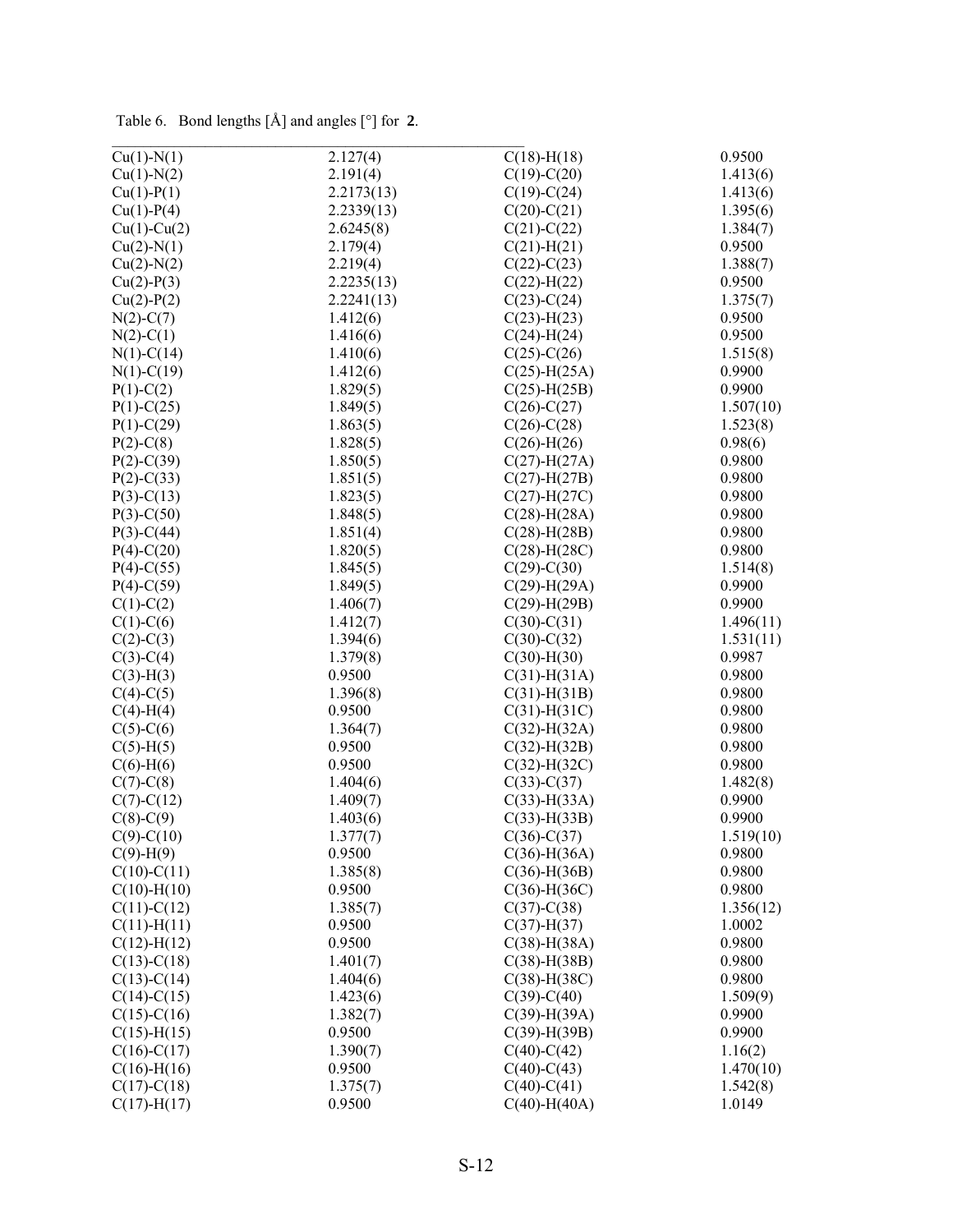| $C(40)$ -H $(40B)$ | 1.0016    | $C(52)$ -H $(52)$     | 0.9833     |
|--------------------|-----------|-----------------------|------------|
| $C(41)$ -H(41A)    | 0.9800    | $C(52)$ -H(50A)       | 1.5733     |
| $C(41)$ -H $(41B)$ | 0.9800    | $C(53)$ -H(53A)       | 0.9934     |
| $C(41)$ -H $(41C)$ | 0.9800    | $C(53)$ -H $(53B)$    | 0.9856     |
| $C(42)$ -H(40A)    | 0.8505    | $C(53)$ -H(53C)       | 1.0072     |
| $C(42)$ -H(42A)    | 0.9733    | $C(54)$ -H $(54A)$    | 0.9803     |
| $C(42)$ -H $(42B)$ | 0.9851    | $C(54)$ -H $(54B)$    | 0.9887     |
| $C(42)$ -H $(42C)$ | 1.0193    | $C(54)$ -H $(54C)$    | 0.9881     |
| $C(42)$ -H(43C)    | 1.3752    | $C(55)-C(56)$         | 1.545(7)   |
| $C(42)$ -H(40B)    | 1.5856    | $C(55)$ -H $(55A)$    | 0.9900     |
| $C(44)-C(48)$      | 1.421(12) | $C(55)$ -H $(55B)$    | 0.9900     |
| $C(44) - C(45)$    | 1.616(12) | $C(56)-C(57)$         | 1.510(10)  |
| $C(44)$ -H(44A)    | 1.0035    | $C(56)-C(58)$         | 1.531(9)   |
| $C(44)$ -H $(44B)$ | 1.0139    | $C(56)$ -H $(56)$     | 0.94(7)    |
| $C(44)$ -H $(44C)$ | 1.0148    | $C(57)$ -H(57A)       | 0.9800     |
| $C(44)$ -H $(44D)$ | 1.0026    | $C(57)$ -H $(57B)$    | 0.9800     |
| $C(47)$ -C $(48)$  | 1.572(13) | $C(57)$ -H $(57C)$    | 0.9800     |
| $C(47) - C(45)$    | 1.595(11) | $C(58)$ -H $(58A)$    | 0.9800     |
| $C(47)$ -H $(47A)$ | 1.0181    | $C(58)$ -H $(58B)$    | 0.9800     |
| $C(47)$ -H $(47B)$ | 0.9684    | $C(58)$ -H $(58C)$    | 0.9800     |
| $C(47)$ -H $(47C)$ | 0.9819    | $C(59) - C(60)$       | 1.568(9)   |
| $C(43)$ -H(42A)    | 1.0105    | $C(59)$ -H(59A)       | 0.9900     |
| $C(43)$ -H(43A)    | 0.9867    | $C(59)$ -H $(59B)$    | 0.9900     |
| $C(43)$ -H $(43B)$ | 0.9913    | $C(60)$ - $C(64)$     | 1.448(10)  |
| $C(43)$ -H $(43C)$ | 0.9791    | $C(60)$ -C $(63)$     | 1.579(10)  |
| $C(43)$ -H $(40B)$ | 0.8825    | $C(60)$ -H $(60B)$    | 1.13(8)    |
| $C(45) - C(46)$    | 1.513(18) | $C(63)$ -H $(63A)$    | 0.9800     |
| $C(45)$ -H $(45)$  | 0.9664    | $C(63)$ -H $(63B)$    | 0.9800     |
| $C(45)$ -H(49A)    | 1.2741    | $C(63)$ -H $(63C)$    | 0.9800     |
| $C(46)$ -H $(46A)$ | 0.9800    | $C(64)$ -H $(64A)$    | 0.9800     |
| $C(46)$ -H $(46B)$ | 0.9800    | $C(64)$ -H $(64B)$    | 0.9800     |
| $C(46)$ -H $(46C)$ | 0.9800    | $C(64)$ -H $(64C)$    | 0.9800     |
| $C(46)$ -H $(48)$  | 1.5382    |                       |            |
| $C(46)$ -H(49B)    | 1.1980    | $N(1)$ -Cu(1)- $N(2)$ | 107.20(14) |
| $C(46)$ -H $(49C)$ | 1.0629    | $N(1)$ -Cu(1)-P(1)    | 122.18(11) |
| $C(48)$ -C $(49)$  | 1.52(2)   | $N(2)$ -Cu(1)-P(1)    | 89.20(10)  |
| $C(48)$ -H $(48)$  | 1.0018    | $N(1)$ -Cu(1)-P(4)    | 88.88(11)  |
| $C(49)$ -H $(45)$  | 1.1614    | $N(2)$ -Cu(1)-P(4)    | 116.39(11) |
| $C(49)$ -H $(46B)$ | 1.4630    | $P(1)$ -Cu(1)-P(4)    | 132.93(5)  |
| $C(49)$ -H $(46C)$ | 1.2192    | $N(1)$ -Cu(1)-Cu(2)   | 53.34(10)  |
| $C(49)$ -H(49A)    | 0.9984    | $N(2)$ -Cu(1)-Cu(2)   | 53.98(10)  |
| $C(49)$ -H $(49B)$ | 0.9525    | $P(1)$ -Cu(1)-Cu(2)   | 113.25(4)  |
| $C(49)$ -H $(49C)$ | 0.9371    | $P(4)$ -Cu(1)-Cu(2)   | 113.73(4)  |
| $C(50)-C(51)$      | 1.457(10) | $N(1)$ -Cu(2)- $N(2)$ | 104.44(14) |
| $C(50)-C(52)$      | 1.579(16) | $N(1)$ -Cu(2)-P(3)    | 88.23(10)  |
| $C(50)$ -H $(50C)$ | 1.0097    | $N(2)$ -Cu(2)-P(3)    | 119.26(10) |
|                    | 0.9977    |                       |            |
| $C(50)$ -H $(50D)$ | 0.9980    | $N(1)$ -Cu(2)-P(2)    | 116.91(11) |
| $C(50)$ -H $(50A)$ |           | $N(2)$ -Cu(2)-P(2)    | 88.45(10)  |
| $C(50)$ -H $(50B)$ | 1.0095    | $P(3)-Cu(2)-P(2)$     | 137.69(5)  |
| $C(51)-C(53)$      | 1.528(14) | $N(1)$ -Cu(2)-Cu(1)   | 51.56(10)  |
| $C(51)-C(54)$      | 1.574(13) | $N(2)$ -Cu(2)-Cu(1)   | 52.99(10)  |
| $C(51)$ -H $(50D)$ | 1.4713    | $P(3)$ -Cu(2)-Cu(1)   | 109.03(4)  |
| $C(51)$ -H $(51)$  | 1.0253    | $P(2)$ -Cu(2)-Cu(1)   | 113.26(4)  |
| $C(51)$ -H(53A)    | 1.5320    | $C(7)-N(2)-C(1)$      | 114.0(4)   |
| $C(52) - C(53)$    | 1.311(17) | $C(7)$ -N(2)-Cu(1)    | 122.0(3)   |
| $C(52) - C(54)$    | 1.707(17) | $C(1)$ -N(2)-Cu(1)    | 110.2(3)   |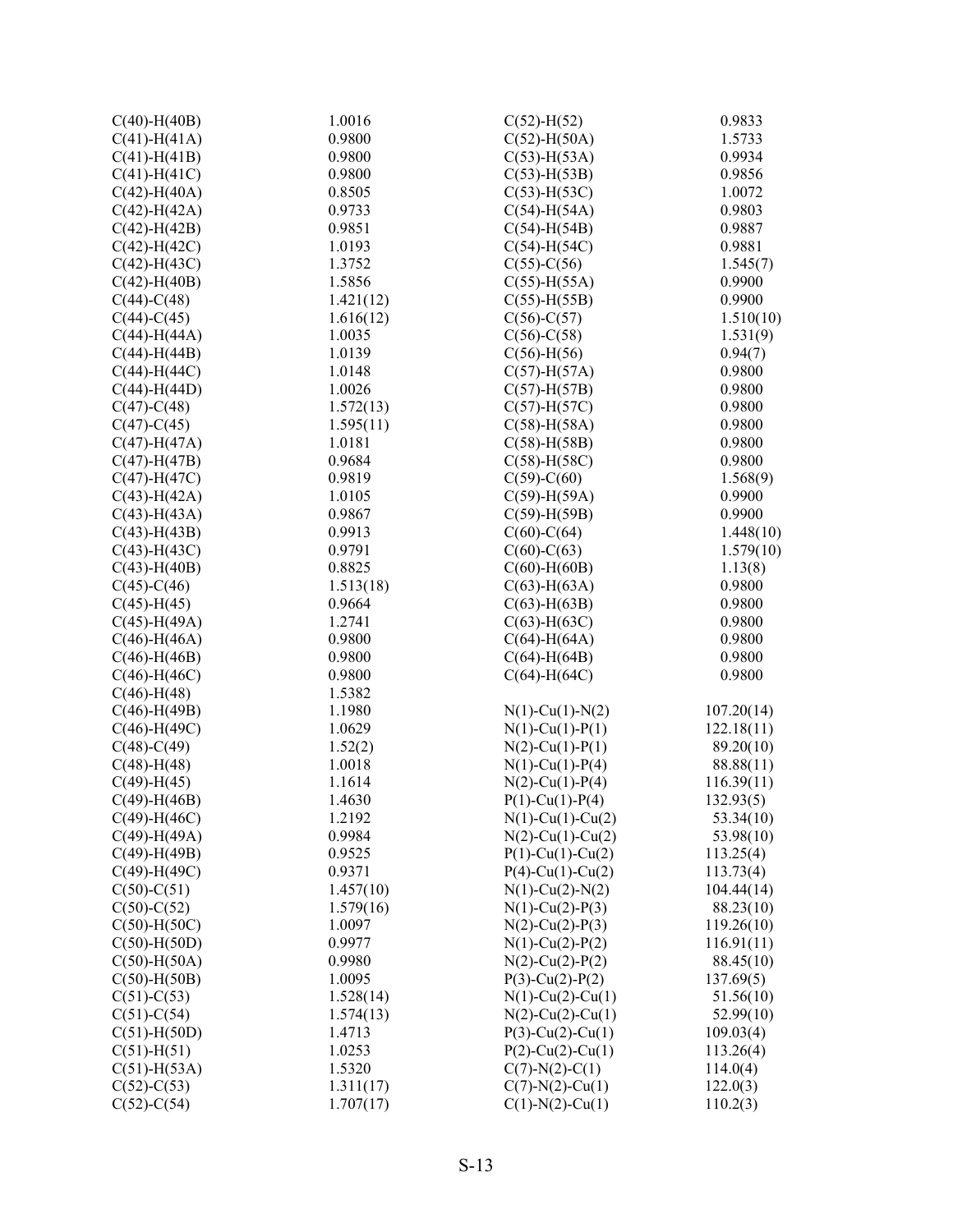| $C(7)-N(2)-Cu(2)$      | 110.4(3)   | $C(7)$ -C(8)-P(2)           | 119.7(3) |
|------------------------|------------|-----------------------------|----------|
| $C(1)-N(2)-Cu(2)$      | 121.8(3)   | $C(10)-C(9)-C(8)$           | 122.4(5) |
| $Cu(1)-N(2)-Cu(2)$     | 73.03(12)  | $C(10)-C(9)-H(9)$           | 118.8    |
| $C(14)-N(1)-C(19)$     | 113.9(4)   | $C(8)-C(9)-H(9)$            | 118.8    |
| $C(14)-N(1)-Cu(1)$     | 118.7(3)   | $C(9)-C(10)-C(11)$          | 118.0(5) |
| $C(19)-N(1)-Cu(1)$     | 112.3(3)   | $C(9)$ - $C(10)$ - $H(10)$  | 121.0    |
| $C(14)-N(1)-Cu(2)$     | 111.6(3)   | $C(11)-C(10)-H(10)$         | 121.0    |
| $C(19)-N(1)-Cu(2)$     | 120.1(3)   | $C(10)-C(11)-C(12)$         | 120.8(5) |
| $Cu(1)-N(1)-Cu(2)$     | 75.10(12)  | $C(10)-C(11)-H(11)$         | 119.6    |
| $C(2)-P(1)-C(25)$      | 105.5(2)   | $C(12)-C(11)-H(11)$         | 119.6    |
| $C(2)$ -P(1)-C(29)     | 100.5(2)   | $C(11)-C(12)-C(7)$          | 121.9(5) |
| $C(25) - P(1) - C(29)$ | 100.7(2)   | $C(11)-C(12)-H(12)$         | 119.1    |
| $C(2)$ -P(1)-Cu(1)     | 98.39(15)  | $C(7)$ - $C(12)$ - $H(12)$  | 119.1    |
| $C(25) - P(1) - Cu(1)$ | 117.51(18) | $C(18)-C(13)-C(14)$         | 119.6(4) |
| $C(29) - P(1) - Cu(1)$ | 130.41(18) | $C(18)-C(13)-P(3)$          | 121.7(4) |
| $C(8)-P(2)-C(39)$      | 102.4(2)   | $C(14)-C(13)-P(3)$          | 118.6(3) |
| $C(8)-P(2)-C(33)$      | 100.7(2)   | $C(13)-C(14)-N(1)$          | 122.6(4) |
| $C(39) - P(2) - C(33)$ | 101.1(3)   | $C(13)-C(14)-C(15)$         | 117.8(4) |
| $C(8)-P(2)-Cu(2)$      | 98.48(15)  | $N(1)-C(14)-C(15)$          | 119.6(4) |
| $C(39) - P(2) - Cu(2)$ | 123.62(17) | $C(16)-C(15)-C(14)$         | 121.1(4) |
| $C(33) - P(2) - Cu(2)$ | 125.5(2)   | $C(16)-C(15)-H(15)$         | 119.4    |
| $C(13)$ -P(3)-C(50)    | 101.1(2)   | $C(14)-C(15)-H(15)$         | 119.4    |
| $C(13) - P(3) - C(44)$ | 103.2(2)   | $C(15)-C(16)-C(17)$         | 120.3(5) |
| $C(50)$ -P(3)-C(44)    | 101.4(2)   | $C(15)-C(16)-H(16)$         | 119.8    |
| $C(13) - P(3) - Cu(2)$ | 98.92(15)  | $C(17)-C(16)-H(16)$         | 119.8    |
| $C(50) - P(3) - Cu(2)$ | 122.80(18) | $C(18)-C(17)-C(16)$         | 119.3(5) |
| $C(44) - P(3) - Cu(2)$ | 124.96(15) | $C(18)-C(17)-H(17)$         | 120.3    |
| $C(20)$ -P(4)-C(55)    | 102.7(2)   | $C(16)-C(17)-H(17)$         | 120.3    |
| $C(20)$ -P(4)-C(59)    | 100.8(2)   | $C(17)-C(18)-C(13)$         | 121.8(5) |
| $C(55) - P(4) - C(59)$ | 102.2(2)   | $C(17)-C(18)-H(18)$         | 119.1    |
| $C(20) - P(4) - Cu(1)$ | 97.81(15)  | $C(13)-C(18)-H(18)$         | 119.1    |
| $C(55) - P(4) - Cu(1)$ | 124.38(17) | $N(1)-C(19)-C(20)$          | 122.1(4) |
| $C(59) - P(4) - Cu(1)$ | 123.79(17) | $N(1)-C(19)-C(24)$          | 120.9(4) |
| $C(2)$ -C(1)-C(6)      | 116.2(4)   | $C(20)-C(19)-C(24)$         | 116.9(4) |
| $C(2)$ -C(1)-N(2)      | 123.3(4)   | $C(21)$ -C(20)-C(19)        | 119.9(4) |
| $C(6)-C(1)-N(2)$       | 120.5(4)   | $C(21)$ -C(20)-P(4)         | 121.8(4) |
| $C(3)-C(2)-C(1)$       | 120.8(5)   | $C(19) - C(20) - P(4)$      | 118.1(3) |
| $C(3)-C(2)-P(1)$       | 120.3(4)   | $C(22)$ -C $(21)$ -C $(20)$ | 122.0(4) |
| $C(1)-C(2)-P(1)$       | 118.9(3)   | $C(22)$ -C(21)-H(21)        | 119.0    |
| $C(4)-C(3)-C(2)$       | 121.6(5)   | $C(20)$ - $C(21)$ - $H(21)$ | 119.0    |
| $C(4)-C(3)-H(3)$       | 119.2      | $C(21)-C(22)-C(23)$         | 118.2(4) |
| $C(2)-C(3)-H(3)$       | 119.2      | $C(21)-C(22)-H(22)$         | 120.9    |
| $C(3)-C(4)-C(5)$       | 118.0(5)   | $C(23)-C(22)-H(22)$         | 120.9    |
| $C(3)-C(4)-H(4)$       | 121.0      | $C(24)-C(23)-C(22)$         | 121.0(4) |
| $C(5)-C(4)-H(4)$       | 121.0      | $C(24)-C(23)-H(23)$         | 119.5    |
| $C(6)-C(5)-C(4)$       | 120.9(5)   | $C(22) - C(23) - H(23)$     | 119.5    |
| $C(6)-C(5)-H(5)$       | 119.6      | $C(23)-C(24)-C(19)$         | 121.8(4) |
| $C(4)$ -C(5)-H(5)      | 119.6      | $C(23)-C(24)-H(24)$         | 119.1    |
| $C(5)-C(6)-C(1)$       | 122.4(5)   | $C(19)-C(24)-H(24)$         | 119.1    |
| $C(5)-C(6)-H(6)$       | 118.8      | $C(26)-C(25)-P(1)$          | 116.7(4) |
| $C(1)-C(6)-H(6)$       | 118.8      | $C(26) - C(25) - H(25A)$    | 108.1    |
| $C(8)-C(7)-C(12)$      | 117.0(4)   | $P(1) - C(25) - H(25A)$     | 108.1    |
| $C(8)-C(7)-N(2)$       | 122.7(4)   | $C(26)-C(25)-H(25B)$        | 108.1    |
|                        | 120.3(4)   | $P(1) - C(25) - H(25B)$     | 108.1    |
| $C(12)-C(7)-N(2)$      |            |                             | 107.3    |
| $C(9)$ -C(8)-C(7)      | 119.8(4)   | $H(25A) - C(25) - H(25B)$   |          |
| $C(9)$ -C(8)-P(2)      | 120.4(4)   | $C(27)$ -C(26)-C(25)        | 111.9(5) |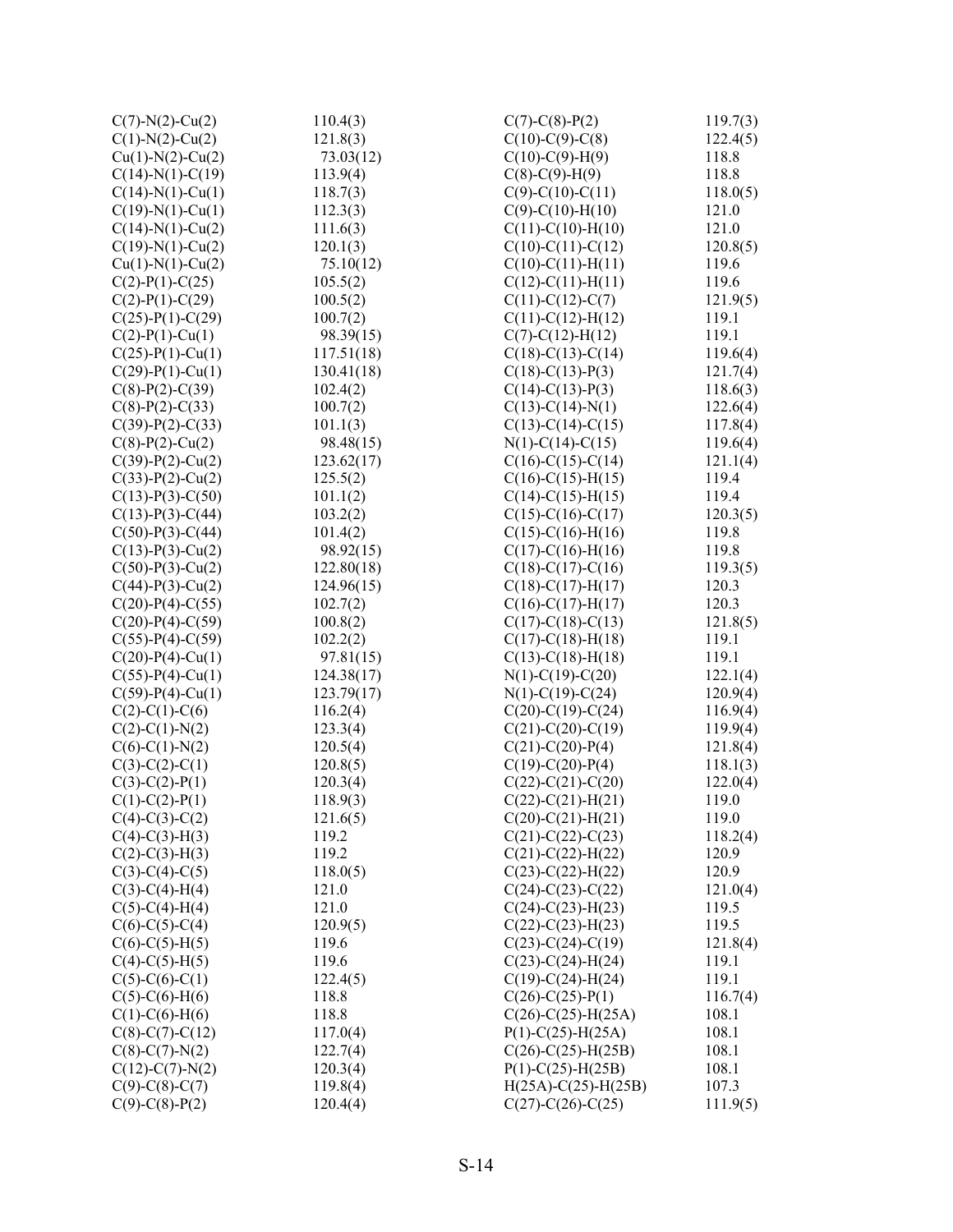| $C(27)$ -C $(26)$ -C $(28)$  | 111.5(6) | $C(40)$ - $C(39)$ -H(39B)    | 108.1     |
|------------------------------|----------|------------------------------|-----------|
| $C(25)$ -C(26)-C(28)         | 110.3(6) | $P(2) - C(39) - H(39B)$      | 108.1     |
| $C(27)$ -C(26)-H(26)         | 107(4)   | $H(39A)-C(39)-H(39B)$        | 107.3     |
| $C(25)$ -C $(26)$ -H $(26)$  | 110(4)   | $C(42)$ -C(40)-C(43)         | 58.1(11)  |
| $C(28)-C(26)-H(26)$          | 106(4)   | $C(42)$ -C $(40)$ -C $(39)$  | 132.8(12) |
| $C(26)$ -C(27)-H(27A)        | 109.5    | $C(43)$ -C(40)-C(39)         | 120.4(6)  |
| $C(26)$ -C $(27)$ -H $(27B)$ | 109.5    | $C(42)$ -C(40)-C(41)         | 113.9(12) |
| $H(27A) - C(27) - H(27B)$    | 109.5    | $C(43)$ -C(40)-C(41)         | 111.1(6)  |
| $C(26)-C(27)-H(27C)$         | 109.5    | $C(39)$ -C(40)-C(41)         | 109.6(5)  |
| $H(27A) - C(27) - H(27C)$    | 109.5    | $C(42)$ - $C(40)$ - $H(40A)$ | 45.3      |
| $H(27B) - C(27) - H(27C)$    | 109.5    | $C(43)$ - $C(40)$ - $H(40A)$ | 103.0     |
| $C(26)$ -C(28)-H(28A)        | 109.5    | $C(39)$ - $C(40)$ -H(40A)    | 106.2     |
| $C(26)$ -C $(28)$ -H $(28B)$ | 109.5    | $C(41) - C(40) - H(40A)$     | 105.2     |
| $H(28A)-C(28)-H(28B)$        | 109.5    | $C(42)$ - $C(40)$ - $H(40B)$ | 93.9      |
| $C(26)-C(28)-H(28C)$         | 109.5    | $C(43)$ - $C(40)$ - $H(40B)$ | 35.9      |
| $H(28A)-C(28)-H(28C)$        | 109.5    | $C(39)$ - $C(40)$ - $H(40B)$ | 98.4      |
| $H(28B) - C(28) - H(28C)$    | 109.5    | $C(41)$ - $C(40)$ - $H(40B)$ | 96.8      |
| $C(30)-C(29)-P(1)$           | 118.3(4) | $H(40A)-C(40)-H(40B)$        | 138.8     |
| $C(30)$ - $C(29)$ -H(29A)    | 107.7    | $C(40)$ - $C(41)$ -H $(41A)$ | 109.5     |
| $P(1)$ -C(29)-H(29A)         | 107.7    | $C(40)$ - $C(41)$ - $H(41B)$ | 109.5     |
| $C(30)$ - $C(29)$ -H $(29B)$ | 107.7    | $H(41A)-C(41)-H(41B)$        | 109.5     |
| $P(1) - C(29) - H(29B)$      | 107.7    | $C(40)$ - $C(41)$ - $H(41C)$ | 109.5     |
| $H(29A)-C(29)-H(29B)$        | 107.1    | $H(41A)-C(41)-H(41C)$        | 109.5     |
| $C(31)-C(30)-C(29)$          | 113.9(6) | $H(41B)-C(41)-H(41C)$        | 109.5     |
| $C(31) - C(30) - C(32)$      | 108.5(7) | $C(40)$ - $C(42)$ -H(40A)    | 58.1      |
| $C(29)$ -C(30)-C(32)         | 109.9(6) | $C(40)$ - $C(42)$ -H $(42A)$ | 112.8     |
| $C(31)-C(30)-H(30)$          | 108.0    | $H(40A)-C(42)-H(42A)$        | 143.9     |
| $C(29)$ -C(30)-H(30)         | 108.3    | $C(40)$ - $C(42)$ -H $(42B)$ | 112.3     |
| $C(32)$ - $C(30)$ - $H(30)$  | 108.2    | $H(40A)-C(42)-H(42B)$        | 105.7     |
| $C(30)-C(31)-H(31A)$         | 109.5    | $H(42A)-C(42)-H(42B)$        | 109.6     |
| $C(30)-C(31)-H(31B)$         | 109.5    | $C(40)$ -C(42)-H(42C)        | 109.0     |
| $H(31A) - C(31) - H(31B)$    | 109.5    | $H(40A)-C(42)-H(42C)$        | 55.0      |
| $C(30)-C(31)-H(31C)$         | 109.5    | $H(42A)-C(42)-H(42C)$        | 106.8     |
| $H(31A)-C(31)-H(31C)$        | 109.5    | $H(42B) - C(42) - H(42C)$    | 106.0     |
| $H(31B) - C(31) - H(31C)$    | 109.5    | $C(40)$ -C(42)-H(43C)        | 106.7     |
| $C(30) - C(32) - H(32A)$     | 109.5    | $H(40A)-C(42)-H(43C)$        | 144.7     |
| $C(30) - C(32) - H(32B)$     | 109.5    | $H(42A)-C(42)-H(43C)$        | 7.4       |
| $H(32A) - C(32) - H(32B)$    | 109.5    | $H(42B) - C(42) - H(43C)$    | 109.5     |
| $C(30)-C(32)-H(32C)$         | 109.5    | $H(42C) - C(42) - H(43C)$    | 113.5     |
| $H(32A)-C(32)-H(32C)$        | 109.5    | $C(40)$ - $C(42)$ -H $(40B)$ | 39.1      |
| $H(32B) - C(32) - H(32C)$    | 109.5    | $H(40A) - C(42) - H(40B)$    | 96.9      |
| $C(37) - C(33) - P(2)$       | 121.1(5) | $H(42A)-C(42)-H(40B)$        | 79.1      |
| $C(37)$ -C(33)-H(33A)        | 107.1    | $H(42B) - C(42) - H(40B)$    | 108.3     |
| $P(2) - C(33) - H(33A)$      | 107.1    | $H(42C) - C(42) - H(40B)$    | 140.7     |
| $C(37)$ - $C(33)$ -H $(33B)$ | 107.1    | $H(43C) - C(42) - H(40B)$    | 72.0      |
| $P(2) - C(33) - H(33B)$      | 107.1    | $C(48)$ -C $(44)$ -C $(45)$  | 28.9(5)   |
| $H(33A)-C(33)-H(33B)$        | 106.8    | $C(48)$ -C $(44)$ -P $(3)$   | 120.3(5)  |
| $C(38)$ -C(37)-C(33)         | 127.5(8) | $C(45) - C(44) - P(3)$       | 114.9(5)  |
| $C(38)-C(37)-C(36)$          | 112.8(8) | $C(48)$ -C(44)-H(44A)        | 82.5      |
| $C(33)-C(37)-C(36)$          | 110.5(7) | $C(45)$ - $C(44)$ -H $(44A)$ | 110.4     |
| $C(38)-C(37)-H(37)$          | 100.5    | $P(3)-C(44)-H(44A)$          | 109.2     |
| $C(33)-C(37)-H(37)$          | 99.9     | $C(48)$ - $C(44)$ -H $(44B)$ | 124.8     |
| $C(36)-C(37)-H(37)$          | 99.8     | $C(45)$ -C $(44)$ -H $(44B)$ | 108.4     |
| $C(40)$ - $C(39)$ - $P(2)$   | 116.9(4) | $P(3)-C(44)-H(44B)$          | 108.7     |
| $C(40)$ - $C(39)$ -H(39A)    | 108.1    | $H(44A)-C(44)-H(44B)$        | 104.8     |
| $P(2) - C(39) - H(39A)$      | 108.1    | $C(48)$ -C(44)-H(44C)        | 107.8     |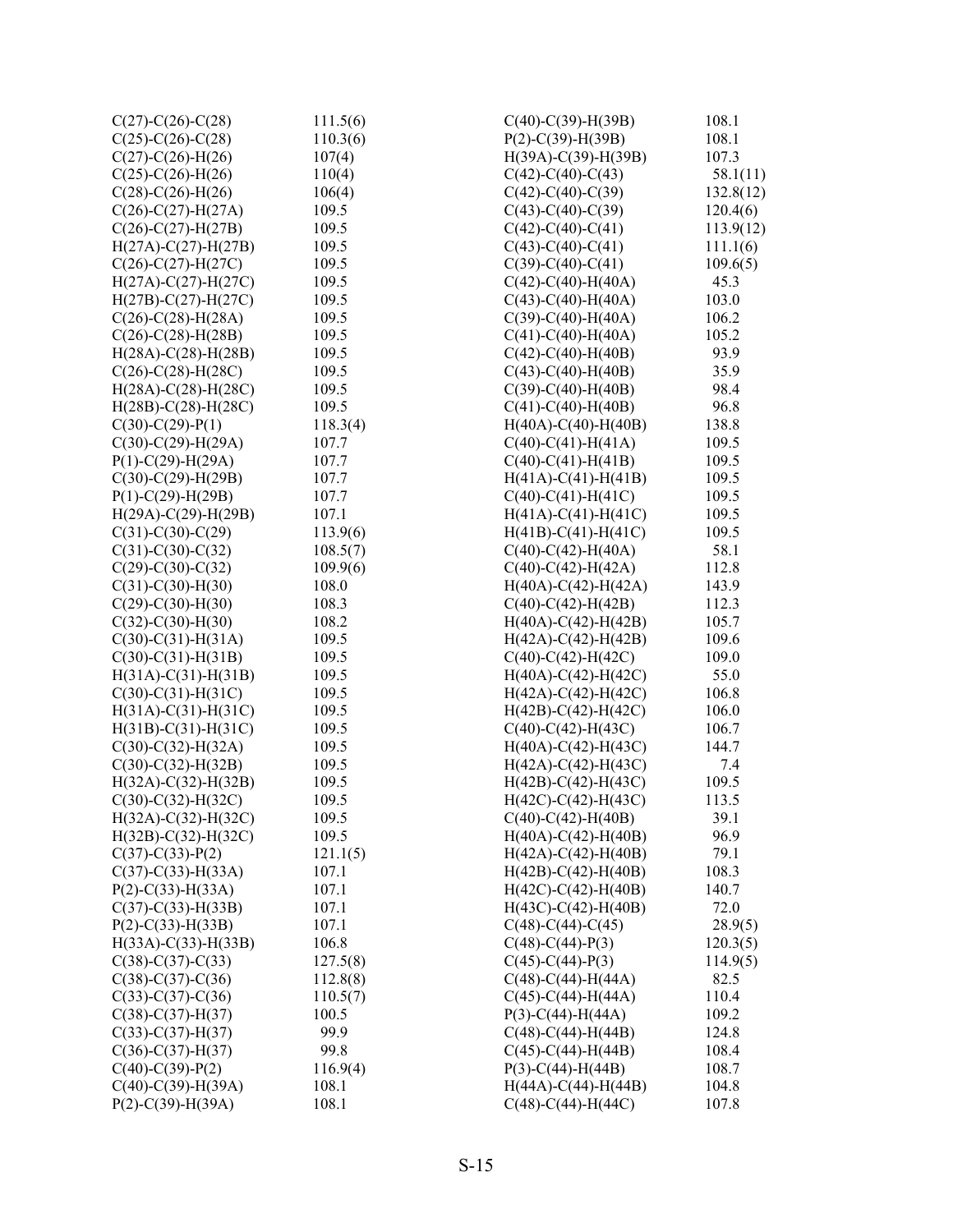| $C(45)-C(44)-H(44C)$         | 131.7     | $H(46A) - C(46) - H(49B)$    | 117.2     |
|------------------------------|-----------|------------------------------|-----------|
| $P(3)-C(44)-H(44C)$          | 107.2     | $H(46B) - C(46) - H(49B)$    | 128.9     |
| $H(44A)-C(44)-H(44C)$        | 29.6      | $H(46C) - C(46) - H(49B)$    | 36.1      |
| $H(44B)-C(44)-H(44C)$        | 77.9      | $H(48)$ -C(46)-H(49B)        | 122.1     |
| $C(48)$ -C(44)-H(44D)        | 108.4     | $C(45)$ -C(46)-H(49C)        | 82.0      |
| $C(45)$ -C $(44)$ -H $(44D)$ | 85.0      | $H(46A)-C(46)-H(49C)$        | 152.1     |
| $P(3)-C(44)-H(44D)$          | 107.8     | $H(46B) - C(46) - H(49C)$    | 42.9      |
| $H(44A) - C(44) - H(44D)$    | 127.8     | $H(46C) - C(46) - H(49C)$    | 88.2      |
| $H(44B) - C(44) - H(44D)$    | 27.3      | $H(48)$ -C(46)-H(49C)        | 124.5     |
| $H(44C) - C(44) - H(44D)$    | 104.1     | $H(49B) - C(46) - H(49C)$    | 89.9      |
| $C(48)$ -C $(47)$ -C $(45)$  | 28.5(5)   | $C(44)$ -C(48)-C(49)         | 111.2(13) |
| $C(48)$ -C(47)-H(47A)        | 81.8      | $C(44)$ -C $(48)$ -C $(47)$  | 112.4(7)  |
| $C(45)$ -C $(47)$ -H $(47A)$ | 110.2     | $C(49)$ -C $(48)$ -C $(47)$  | 97.6(12)  |
| $C(48)$ -C(47)-H(47B)        | 124.9     | $C(44)-C(48)-H(48)$          | 111.6     |
| $C(45)$ -C $(47)$ -H $(47B)$ | 111.4     | $C(49)$ -C $(48)$ -H $(48)$  | 111.7     |
| $H(47A) - C(47) - H(47B)$    | 107.3     | $C(47)$ -C(48)-H(48)         | 111.7     |
| $C(48)$ -C(47)-H(47C)        | 119.0     | $C(48)$ -C(49)-H(45)         | 80.0      |
| $C(45)$ -C(47)-H(47C)        | 111.2     | $C(48)$ -C(49)-H(46B)        | 86.5      |
| $H(47A)-C(47)-H(47C)$        | 106.3     | $H(45)$ -C(49)-H(46B)        | 140.1     |
| $H(47B) - C(47) - H(47C)$    | 110.3     | $C(48)$ -C(49)-H(46C)        | 111.1     |
| $C(40)$ -C(43)-H(42A)        | 89.9      | $H(45)-C(49)-H(46C)$         | 147.2     |
| $C(40)$ -C(43)-H(43A)        | 109.5     | $H(46B) - C(49) - H(46C)$    | 72.6      |
| $H(42A) - C(43) - H(43A)$    | 130.4     | $C(48)$ -C(49)-H(49A)        | 105.6     |
| $C(40)$ -C(43)-H(43B)        | 110.4     | $H(45)$ -C(49)-H(49A)        | 26.4      |
| $H(42A)-C(43)-H(43B)$        | 106.7     | $H(46B) - C(49) - H(49A)$    | 135.1     |
| $H(43A)-C(43)-H(43B)$        | 108.0     | $H(46C) - C(49) - H(49A)$    | 135.4     |
| $C(40)$ -C(43)-H(43C)        | 111.2     | $C(48)$ - $C(49)$ -H(49B)    | 106.4     |
| $H(42A)-C(43)-H(43C)$        | 24.8      | $H(45) - C(49) - H(49B)$     | 112.6     |
| $H(43A)-C(43)-H(43C)$        | 109.0     | $H(46B) - C(49) - H(49B)$    | 107.2     |
| $H(43B) - C(43) - H(43C)$    | 108.6     | $H(46C) - C(49) - H(49B)$    | 35.3      |
| $C(40)$ - $C(43)$ -H $(40B)$ | 41.7      | $H(49A)-C(49)-H(49B)$        | 110.2     |
| $H(42A) - C(43) - H(40B)$    | 127.2     | $C(48)$ -C(49)-H(49C)        | 106.7     |
| $H(43A) - C(43) - H(40B)$    | 70.6      | $H(45)-C(49)-H(49C)$         | 126.3     |
| $H(43B) - C(43) - H(40B)$    | 109.4     | $H(46B) - C(49) - H(49C)$    | 26.4      |
| $H(43C) - C(43) - H(40B)$    | 139.8     | $H(46C) - C(49) - H(49C)$    | 81.4      |
| $C(46)$ -C(45)-C(47)         | 109.0(9)  | $H(49A)-C(49)-H(49C)$        | 111.5     |
| $C(46)$ -C(45)-C(44)         | 114.7(11) | $H(49B)-C(49)-H(49C)$        | 115.8     |
| $C(47)$ -C(45)-C(44)         | 101.6(8)  | $C(51)$ -C(50)-C(52)         | 39.6(6)   |
| $C(46)$ -C(45)-H(45)         | 112.0     | $C(51) - C(50) - P(3)$       | 122.0(5)  |
| $C(47)$ -C(45)-H(45)         | 108.7     | $C(52) - C(50) - P(3)$       | 117.6(6)  |
| $C(44) - C(45) - H(45)$      | 110.2     | $C(51)$ -C(50)-H(50C)        | 128.0     |
| $C(46)$ -C(45)-H(49A)        | 90.6      | $C(52)$ - $C(50)$ - $H(50C)$ | 107.0     |
| $C(47)$ -C(45)-H(49A)        | 121.6     | $P(3)-C(50)-H(50C)$          | 108.4     |
| $C(44)$ -C(45)-H(49A)        | 119.4     | $C(51)$ - $C(50)$ - $H(50D)$ | 70.9      |
| $H(45) - C(45) - H(49A)$     | 21.7      | $C(52) - C(50) - H(50D)$     | 108.9     |
| $C(45)$ -C(46)-H(46A)        | 110.9     | $P(3)-C(50)-H(50D)$          | 108.9     |
| $C(45)$ - $C(46)$ - $H(46B)$ | 109.0     | $H(50C) - C(50) - H(50D)$    | 105.3     |
| $H(46A) - C(46) - H(46B)$    | 109.5     | $C(51) - C(50) - H(50A)$     | 106.4     |
| $C(45)$ -C(46)-H(46C)        | 108.6     | $C(52) - C(50) - H(50A)$     | 71.3      |
| $H(46A)-C(46)-H(46C)$        | 109.5     | $P(3)$ -C(50)-H(50A)         | 107.8     |
| $H(46B) - C(46) - H(46C)$    | 109.5     | $H(50C) - C(50) - H(50A)$    | 41.4      |
| $C(45)-C(46)-H(48)$          | 68.7      | $H(50D) - C(50) - H(50A)$    | 137.3     |
| $H(46A) - C(46) - H(48)$     | 47.5      | $C(51) - C(50) - H(50B)$     | 107.6     |
| $H(46B) - C(46) - H(48)$     | 104.1     | $C(52)$ - $C(50)$ -H(50B)    | 134.3     |
| $H(46C) - C(46) - H(48)$     | 144.9     | $P(3)-C(50)-H(50B)$          | 107.1     |
| $C(45)$ - $C(46)$ - $H(49B)$ | 73.1      | $H(50C) - C(50) - H(50B)$    | 64.8      |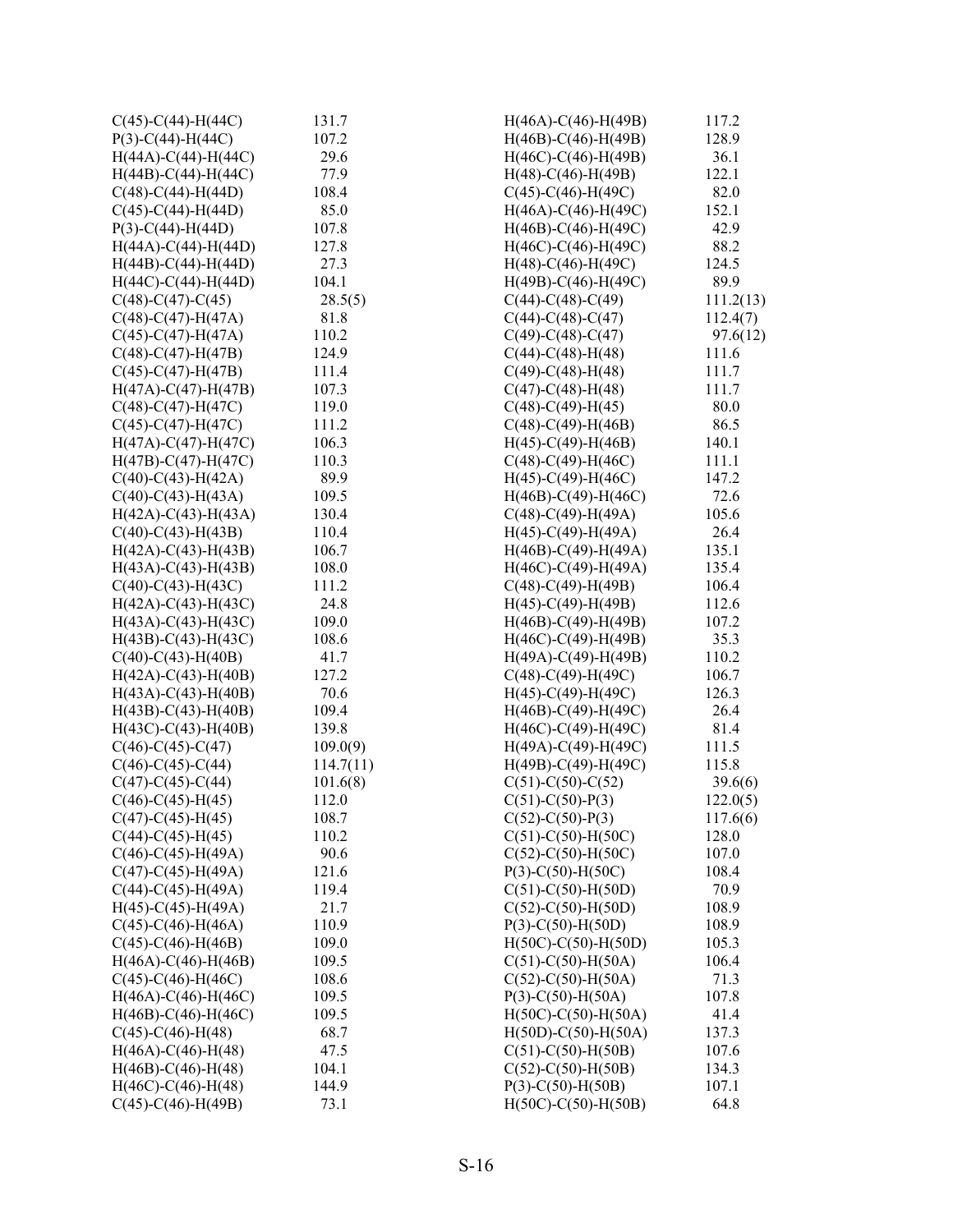| $H(50D) - C(50) - H(50B)$    | 43.3      | $C(56)-C(55)-H(55A)$         | 107.9    |
|------------------------------|-----------|------------------------------|----------|
| $H(50A)-C(50)-H(50B)$        | 104.7     | $P(4) - C(55) - H(55A)$      | 107.9    |
| $C(50)-C(51)-C(53)$          | 116.1(8)  | $C(56)-C(55)-H(55B)$         | 107.9    |
| $C(50)$ -C $(51)$ -C $(54)$  | 107.7(7)  | $P(4)$ -C(55)-H(55B)         | 107.9    |
| $C(53)-C(51)-C(54)$          | 104.4(8)  | $H(55A)-C(55)-H(55B)$        | 107.2    |
| $C(50)$ - $C(51)$ -H(50D)    | 39.8      | $C(57)$ -C(56)-C(58)         | 110.2(5) |
| $C(53)-C(51)-H(50D)$         | 148.4     | $C(57)$ -C(56)-C(55)         | 114.7(5) |
| $C(54)-C(51)-H(50D)$         | 103.6     | $C(58)$ -C(56)-C(55)         | 108.1(5) |
| $C(50)-C(51)-H(51)$          | 108.5     | $C(57)$ -C $(56)$ -H $(56)$  | 107(4)   |
| $C(53)-C(51)-H(51)$          | 111.1     | $C(58)$ -C $(56)$ -H $(56)$  | 110(4)   |
| $C(54)-C(51)-H(51)$          | 108.6     | $C(55)-C(56)-H(56)$          | 107(4)   |
| $H(50D) - C(51) - H(51)$     | 72.8      | $C(56)-C(57)-H(57A)$         | 109.5    |
| $C(50)-C(51)-H(53A)$         | 140.2     | $C(56)$ -C(57)-H(57B)        | 109.5    |
| $C(53)-C(51)-H(53A)$         | 37.9      | $H(57A)-C(57)-H(57B)$        | 109.5    |
| $C(54)-C(51)-H(53A)$         | 108.6     | $C(56)-C(57)-H(57C)$         | 109.5    |
| $H(50D) - C(51) - H(53A)$    | 139.7     | $H(57A)-C(57)-H(57C)$        | 109.5    |
| $H(51) - C(51) - H(53A)$     | 74.4      | $H(57B) - C(57) - H(57C)$    | 109.5    |
| $C(53)-C(52)-C(50)$          | 122.2(11) | $C(56)$ - $C(58)$ -H $(58A)$ | 109.5    |
| $C(53)-C(52)-C(54)$          | 108.0(10) | $C(56)-C(58)-H(58B)$         | 109.5    |
| $C(50)$ -C(52)-C(54)         | 96.3(10)  | $H(58A)-C(58)-H(58B)$        | 109.5    |
| $C(53)-C(52)-H(52)$          | 108.4     | $C(56)$ -C(58)-H(58C)        | 109.5    |
| $C(50)-C(52)-H(52)$          | 110.4     | $H(58A)-C(58)-H(58C)$        | 109.5    |
| $C(54)-C(52)-H(52)$          | 110.7     | $H(58B) - C(58) - H(58C)$    | 109.5    |
| $C(53)-C(52)-H(50A)$         | 150.4     | $C(60)$ - $C(59)$ - $P(4)$   | 117.6(4) |
| $C(50)$ - $C(52)$ -H(50A)    | 36.9      | $C(60)$ - $C(59)$ -H(59A)    | 107.9    |
| $C(54)-C(52)-H(50A)$         | 97.1      | $P(4)$ -C(59)-H(59A)         | 107.9    |
| $H(52) - C(52) - H(50A)$     | 75.8      | $C(60)$ - $C(59)$ -H(59B)    | 107.9    |
| $C(52) - C(53) - C(51)$      | 41.9(8)   | $P(4)$ -C(59)-H(59B)         | 107.9    |
| $C(52)$ -C(53)-H(53A)        | 112.3     | $H(59A)-C(59)-H(59B)$        | 107.2    |
| $C(51)$ -C(53)-H(53A)        | 71.3      | $C(64)$ -C $(60)$ -C $(59)$  | 114.6(7) |
| $C(52)$ -C(53)-H(53B)        | 112.0     | $C(64)$ -C $(60)$ -C $(63)$  | 109.8(6) |
| $C(51)$ -C $(53)$ -H $(53B)$ | 134.9     | $C(59)$ -C(60)-C(63)         | 108.7(5) |
| $H(53A) - C(53) - H(53B)$    | 107.9     | $C(64)$ - $C(60)$ - $H(60B)$ | 111(4)   |
| $C(52)$ -C(53)-H(53C)        | 111.2     | $C(59)$ - $C(60)$ - $H(60B)$ | 123(4)   |
| $C(51)$ -C(53)-H(53C)        | 116.8     | $C(63)$ - $C(60)$ - $H(60B)$ | 84(4)    |
| $H(53A)-C(53)-H(53C)$        | 106.2     | $C(60)$ - $C(63)$ - $H(63A)$ | 109.5    |
| $H(53B) - C(53) - H(53C)$    | 106.8     | $C(60)$ - $C(63)$ - $H(63B)$ | 109.5    |
| $C(51)$ -C(54)-C(52)         | 36.5(6)   | $H(63A) - C(63) - H(63B)$    | 109.5    |
| $C(51) - C(54) - H(54A)$     | 98.6      | $C(60)$ -C(63)-H(63C)        | 109.5    |
| $C(52) - C(54) - H(54A)$     | 111.4     | $H(63A)-C(63)-H(63C)$        | 109.5    |
| $C(51) - C(54) - H(54B)$     | 83.7      | $H(63B) - C(63) - H(63C)$    | 109.5    |
| $C(52)$ -C(54)-H(54B)        | 110.3     | $C(60)$ - $C(64)$ -H $(64A)$ | 109.5    |
| $H(54A)-C(54)-H(54B)$        | 108.7     | $C(60)$ - $C(64)$ -H $(64B)$ | 109.5    |
| $C(51)$ -C(54)-H(54C)        | 144.0     | $H(64A)-C(64)-H(64B)$        | 109.5    |
| $C(52)$ -C(54)-H(54C)        | 109.5     | $C(60)$ - $C(64)$ -H $(64C)$ | 109.5    |
| $H(54A)-C(54)-H(54C)$        | 108.8     | $H(64A)-C(64)-H(64C)$        | 109.5    |
| $H(54B) - C(54) - H(54C)$    | 108.1     | $H(64B)-C(64)-H(64C)$        | 109.5    |
| $C(56)-C(55)-P(4)$           | 117.8(4)  |                              |          |
|                              |           |                              |          |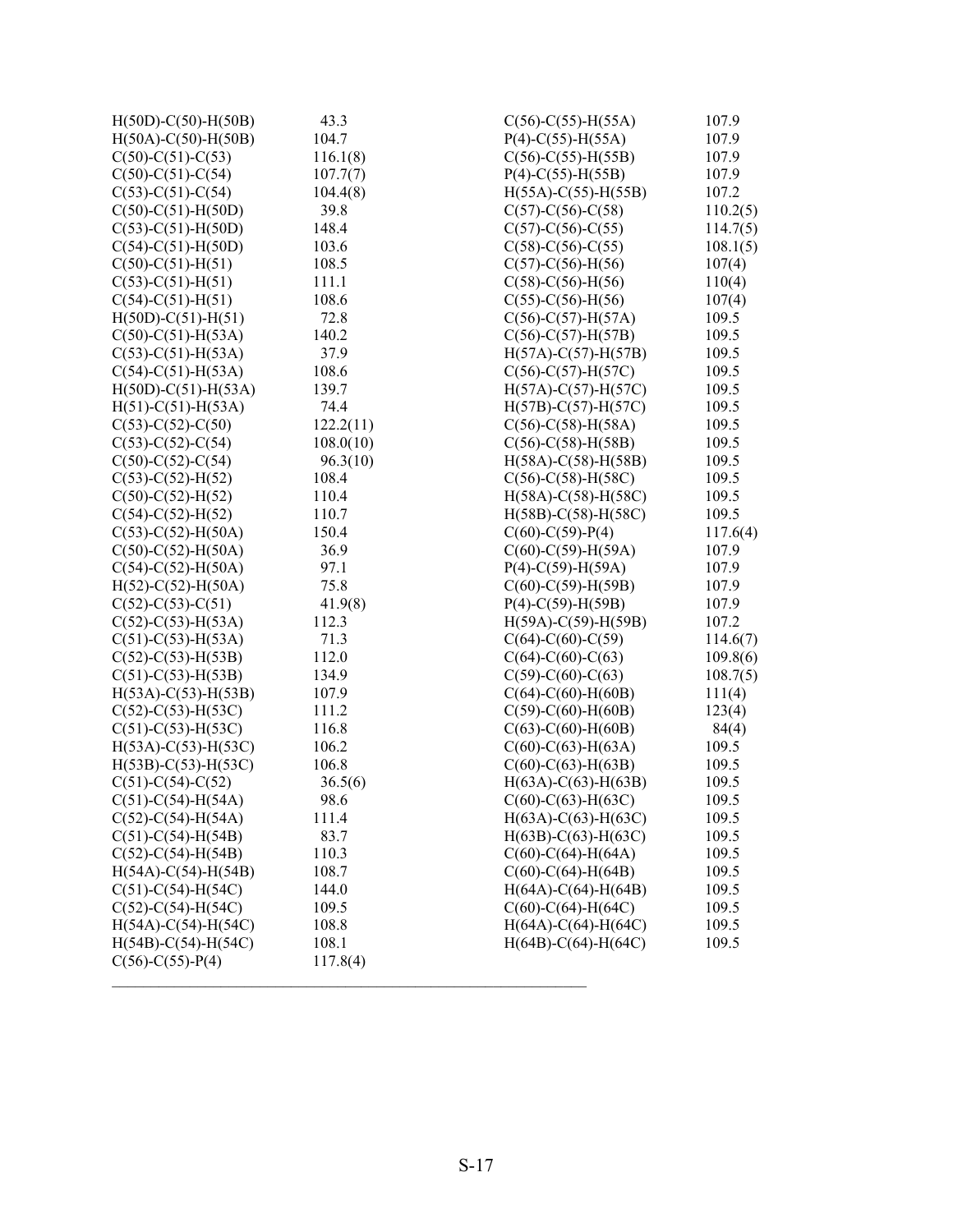|       | $U^{11}$ | $U^{22}$ | $U^{33}$ | $U^{23}$  | $U^{13}$ | $U^{12}$ |
|-------|----------|----------|----------|-----------|----------|----------|
| Cu(1) | 14(1)    | 17(1)    | 23(1)    | $-2(1)$   | $-1(1)$  | $-3(1)$  |
| Cu(2) | 19(1)    | 17(1)    | 16(1)    | 5(1)      | 2(1)     | 0(1)     |
| N(2)  | 17(2)    | 20(2)    | 16(2)    | 3(2)      | $-4(2)$  | $-6(2)$  |
| N(1)  | 16(2)    | 14(2)    | 14(2)    | 3(1)      | $-4(2)$  | 0(2)     |
| P(1)  | 16(1)    | 25(1)    | 18(1)    | $-3(1)$   | 4(1)     | $-5(1)$  |
| P(2)  | 14(1)    | 20(1)    | 20(1)    | 7(1)      | 0(1)     | $-3(1)$  |
| P(3)  | 24(1)    | 14(1)    | 15(1)    | 1(1)      | $-2(1)$  | 0(1)     |
| P(4)  | 15(1)    | 14(1)    | 31(1)    | $-2(1)$   | $-5(1)$  | 1(1)     |
| C(1)  | 17(2)    | 21(2)    | 27(3)    | 1(2)      | $-1(2)$  | $-7(2)$  |
| C(2)  | 19(2)    | 15(2)    | 27(3)    | $-3(2)$   | 2(2)     | $-4(2)$  |
| C(3)  | 21(2)    | 31(3)    | 28(3)    | $-7(2)$   | 8(2)     | $-10(2)$ |
| C(4)  | 38(3)    | 41(3)    | 38(3)    | $-13(3)$  | 5(3)     | $-28(3)$ |
| C(5)  | 52(4)    | 56(4)    | 27(3)    | $-13(3)$  | 5(3)     | $-34(3)$ |
| C(6)  | 39(3)    | 43(3)    | 24(3)    | $-5(2)$   | 11(2)    | $-24(3)$ |
| C(7)  | 19(2)    | 19(2)    | 17(2)    | 2(2)      | $-5(2)$  | $-4(2)$  |
| C(8)  | 18(2)    | 14(2)    | 19(2)    | 0(2)      | $-1(2)$  | $-3(2)$  |
| C(9)  | 25(2)    | 17(2)    | 23(2)    | 5(2)      | $-3(2)$  | $-7(2)$  |
| C(10) | 34(3)    | 20(2)    | 22(2)    | 5(2)      | $-6(2)$  | $-1(2)$  |
| C(11) | 28(3)    | 34(3)    | 27(3)    | 9(2)      | $-14(2)$ | 2(2)     |
| C(12) | 18(2)    | 36(3)    | 35(3)    | 10(3)     | $-8(2)$  | $-8(2)$  |
| C(13) | 21(2)    | 18(2)    | 19(2)    | 2(2)      | 2(2)     | $-2(2)$  |
| C(14) | 17(2)    | 16(2)    | 20(2)    | 5(2)      | $-3(2)$  | $-2(2)$  |
| C(15) | 20(2)    | 18(2)    | 21(2)    | 2(2)      | 4(2)     | $-2(2)$  |
| C(16) | 35(3)    | 26(3)    | 14(2)    | 4(2)      | 4(2)     | $-4(2)$  |
| C(17) | 46(3)    | 23(3)    | 22(3)    | 14(2)     | 1(2)     | $-4(2)$  |
| C(18) | 39(3)    | 18(2)    | 27(3)    | 4(2)      | $-1(2)$  | $-3(2)$  |
| C(19) | 16(2)    | 16(2)    | 13(2)    | 4(2)      | $-1(2)$  | $-1(2)$  |
| C(20) | 17(2)    | 17(2)    | 22(2)    | 2(2)      | $-1(2)$  | $-1(2)$  |
| C(21) | 19(2)    | 16(2)    | 34(3)    | 0(2)      | $-7(2)$  | $-1(2)$  |
| C(22) | 22(2)    | 21(2)    | 27(3)    | $-2(2)$   | $-5(2)$  | $-8(2)$  |
| C(23) | 16(2)    | 26(2)    | 16(2)    | 0(2)      | $-1(2)$  | 0(2)     |
| C(24) | 19(2)    | 18(2)    | 18(2)    | 1(2)      | 1(2)     | 2(2)     |
| C(25) | 16(2)    | 39(3)    | 30(3)    | $-12(2)$  | 8(2)     | $-5(2)$  |
| C(26) | 19(3)    | 33(3)    | 49(4)    | $-14(3)$  | 5(2)     | 1(2)     |
| C(27) | 61(5)    | 37(4)    | 72(5)    | $-9(4)$   | $-21(4)$ | 16(3)    |
| C(28) | 68(6)    | 61(5)    | 102(7)   | $-24(5)$  | 36(5)    | 20(4)    |
| C(29) | 22(3)    | 34(3)    | 31(3)    | 10(2)     | 7(2)     | $-6(2)$  |
| C(30) | 23(3)    | 69(5)    | 45(4)    | 26(3)     | $-3(3)$  | $-18(3)$ |
| C(31) | 47(4)    | 170(10)  | 23(4)    | $-6(5)$   | $-7(3)$  | $-12(5)$ |
| C(32) | 71(6)    | 106(7)   | 93(7)    | 78(6)     | $-20(5)$ | $-42(5)$ |
| C(33) | 21(3)    | 32(3)    | 43(3)    | 7(2)      | $-5(2)$  | $-14(2)$ |
| C(36) | 60(5)    | 85(6)    | 82(6)    | 18(5)     | $-47(5)$ | $-41(5)$ |
| C(37) | 36(4)    | 63(5)    | 107(7)   | 0(5)      | $-38(4)$ | $-11(4)$ |
| C(38) | 30(5)    | 168(12)  | 190(13)  | $-76(10)$ | $-55(6)$ | 33(6)    |
| C(39) | 17(2)    | 33(3)    | 24(3)    | 16(2)     | 5(2)     | 4(2)     |
| C(40) | 34(3)    | 90(6)    | 33(3)    | $-21(4)$  | 20(3)    | $-23(4)$ |
| C(41) | 39(4)    | 107(7)   | 41(4)    | $-29(4)$  | 25(3)    | $-15(4)$ |
| C(42) | 33(11)   | 23(10)   | 54(14)   | $-16(9)$  | 1(9)     | $-2(8)$  |
| C(44) | 50(1)    | 17(1)    | 21(2)    | $-3(2)$   | $-5(2)$  | 7(2)     |
| C(47) | 27(4)    | 33(4)    | 204(12)  | 21(5)     | 32(5)    | 11(3)    |
|       |          |          |          |           |          |          |

Table 7. Anisotropic displacement parameters  $(\hat{A}^2 \times 10^3)$  for 2. The anisotropic displacement factor exponent takes the form:  $-2\pi^2$ [ h<sup>2</sup> a<sup>\*2</sup>U<sup>11</sup> + ... + 2 h k a<sup>\*</sup> b<sup>\*</sup> U<sup>12</sup>]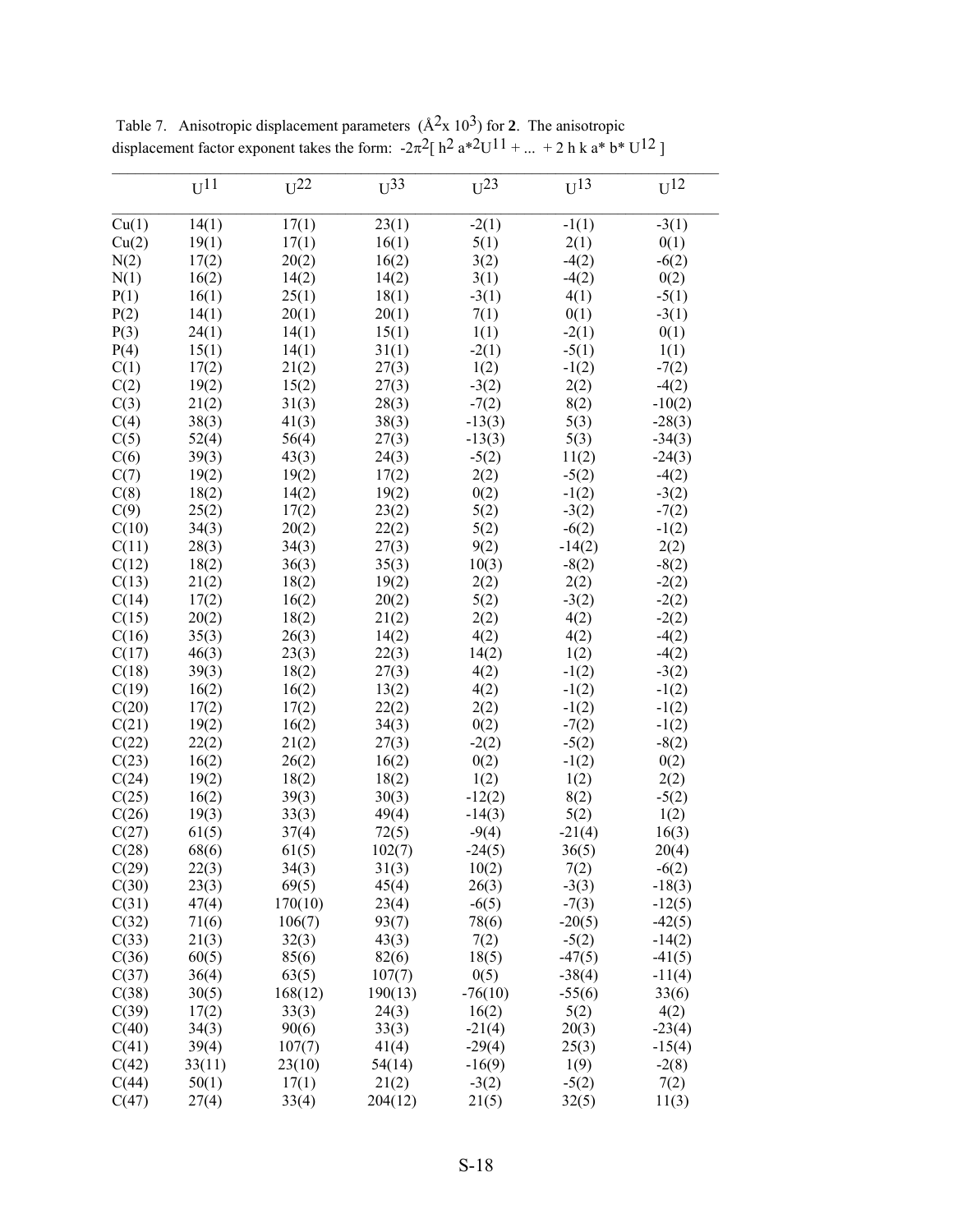| C(43) | 28(4)  | 35(4)   | 22(4)  | $-2(3)$   | 3(3)     | $-4(3)$  |
|-------|--------|---------|--------|-----------|----------|----------|
| C(45) | 18(5)  | 38(7)   | 17(8)  | 3(5)      | $-6(4)$  | 5(4)     |
| C(46) | 68(1)  | 21(1)   | 45(9)  | $-2(5)$   | 24(7)    | 3(5)     |
| C(48) | 36(7)  | 22(6)   | 10(8)  | 4(5)      | $-10(5)$ | $-8(4)$  |
| C(49) | 22(6)  | 54(11)  | 60(12) | $-38(10)$ | $-3(6)$  | $-19(6)$ |
| C(50) | 35(3)  | 22(3)   | 26(3)  | 6(2)      | $-5(2)$  | $-8(2)$  |
| C(51) | 25(5)  | 30(6)   | 50(6)  | $-27(5)$  | $-4(4)$  | 10(4)    |
| C(52) | 26(8)  | 20(8)   | 45(9)  | $-10(6)$  | $-4(6)$  | $-4(6)$  |
| C(53) | 63(5)  | 89(6)   | 32(4)  | $-18(4)$  | $-15(3)$ | $-17(4)$ |
| C(54) | 109(8) | 157(11) | 110(8) | $-103(8)$ | 42(7)    | $-97(8)$ |
| C(55) | 27(3)  | 17(2)   | 33(3)  | $-1(2)$   | $-9(2)$  | 4(2)     |
| C(56) | 49(4)  | 21(3)   | 48(4)  | $-3(3)$   | $-26(3)$ | 6(3)     |
| C(57) | 34(3)  | 38(4)   | 89(6)  | 2(4)      | $-29(4)$ | 13(3)    |
| C(58) | 79(5)  | 30(3)   | 51(4)  | 7(3)      | $-28(4)$ | 14(3)    |
| C(59) | 23(3)  | 17(2)   | 42(3)  | $-3(2)$   | 4(2)     | 4(2)     |
| C(60) | 63(4)  | 29(3)   | 60(4)  | 11(3)     | 40(4)    | 13(3)    |
| C(63) | 78(6)  | 56(5)   | 49(4)  | $-1(4)$   | 3(4)     | $-5(4)$  |
| C(64) | 66(5)  | 64(5)   | 51(5)  | $-2(4)$   | 1(4)     | $-8(4)$  |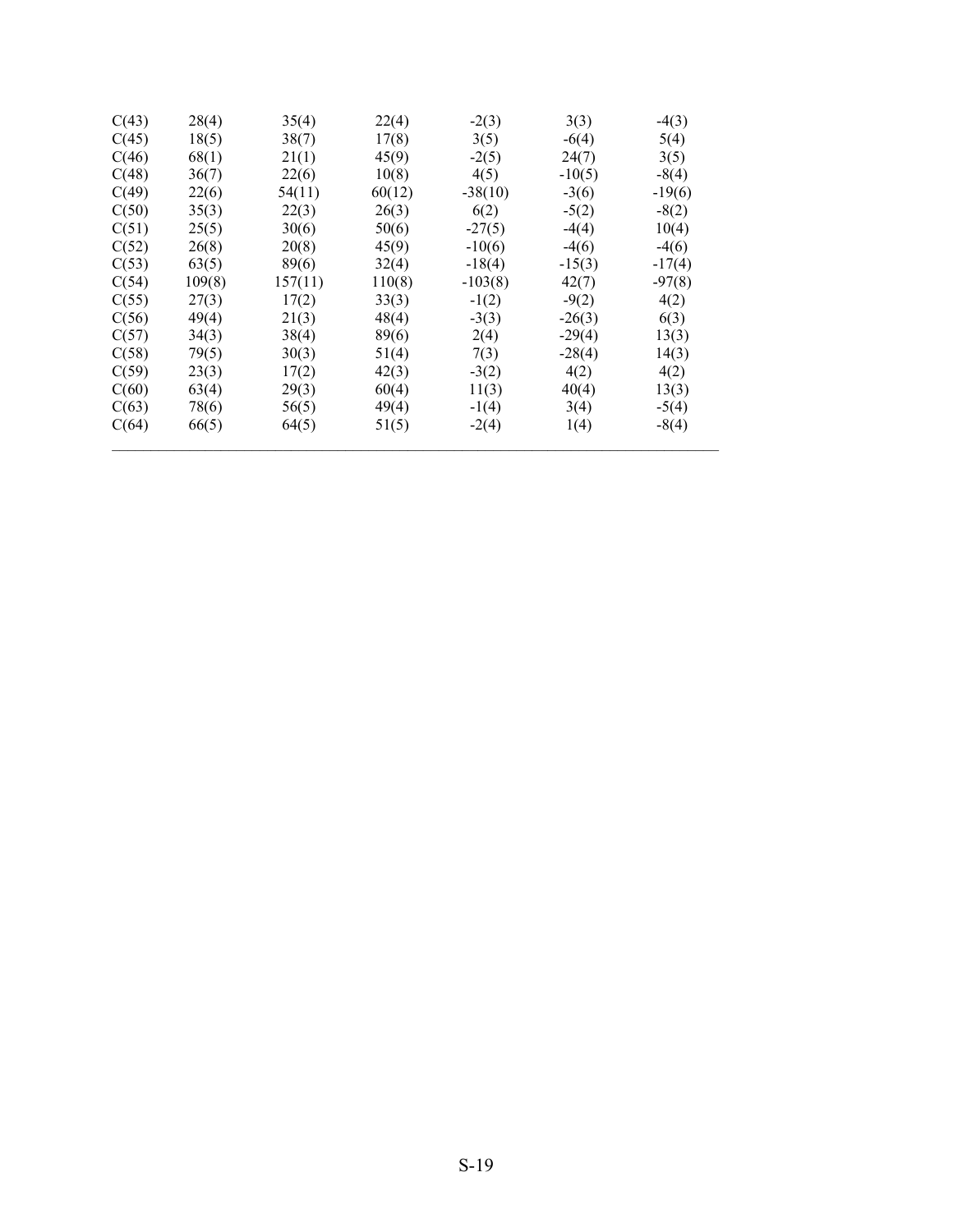|        | $\mathbf X$ | $\mathbf y$ | Z        | U(eq) |
|--------|-------------|-------------|----------|-------|
| H(3)   | 2625        | 8628        | 6430     | 32    |
| H(4)   | 2776        | 8935        | 7359     | 47    |
| H(5)   | 2137        | 8505        | 8059     | 54    |
| H(6)   | 1353        | 7832        | 7830     | 42    |
| H(9)   | $-128$      | 6089        | 7927     | 26    |
| H(10)  | 736         | 5656        | 8361     | 30    |
| H(11)  | 1723        | 6001        | 8093     | 36    |
| H(12)  | 1837        | 6758        | 7408     | 36    |
| H(15)  | 63          | 7502        | 4563     | 24    |
| H(16)  | $-12$       | 8351        | 3962     | 30    |
| H(17)  | $-97$       | 9361        | 4325     | 37    |
| H(18)  | $-73$       | 9515        | 5287     | 33    |
| H(21)  | $-277$      | 5424        | 5396     | 28    |
| H(22)  | $-1283$     | 5583        | 5067     | 28    |
| H(23)  | $-1646$     | 6606        | 4966     | 23    |
| H(24)  | $-1046$     | 7441        | 5242     | 22    |
| H(25A) | 2591        | 7452        | 5236     | 34    |
| H(25B) | 2881        | 7644        | 5827     | 34    |
| H(26)  | 2200(30)    | 6520(30)    | 5700(30) | 41    |
| H(27A) | 3084        | 6860        | 6535     | 85    |
| H(27B) | 2745        | 6198        | 6505     | 85    |
| H(27C) | 2351        | 6814        | 6630     | 85    |
| H(28A) | 3037        | 6499        | 5058     | 116   |
| H(28B) | 3122        | 5979        | 5533     | 116   |
| H(28C) | 3514        | 6611        | 5562     | 116   |
| H(29A) | 1715        | 8886        | 5721     | 35    |
| H(29B) | 2339        | 8645        | 5438     | 35    |
| H(30)  | 1162        | 8487        | 4921     | 55    |
| H(31A) | 2357        | 8398        | 4428     | 120   |
| H(31B) | 1719        | 8351        | 4088     | 120   |
| H(31C) | 1897        | 7825        | 4535     | 120   |
| H(32A) | 2024        | 9467        | 4683     | 135   |
| H(32B) | 1395        | 9567        | 5027     | 135   |
| H(32C) | 1369        | 9372        | 4379     | 135   |
| H(33A) | $-594$      | 6155        | 6671     | 39    |
| H(33B) | $-876$      | 6134        | 7287     | 39    |
| H(36A) | $-1472$     | 5610        | 6325     | 113   |
| H(36B) | $-2153$     | 5895        | 6395     | 113   |
| H(36C) | $-1804$     | 5600        | 6925     | 113   |
| H(37)  | $-1364$     | 6613        | 6325     | 83    |
| H(38A) | $-2283$     | 6826        | 6641     | 194   |
| H(38B) | $-1745$     | 7318        | 6774     | 194   |
| H(38C) | $-1993$     | 6865        | 7258     | 194   |
| H(39A) | $-1212$     | 7403        | 7697     | 30    |
| H(39B) | $-741$      | 7004        | 8068     | 30    |
| H(41A) | $-764$      | 8458        | 8765     | 94    |
| H(41B) | $-863$      | 7727        | 8860     | 94    |
| H(41C) | $-1351$     | 8115        | 8495     | 94    |
| H(40A) | $-638$      | 8286        | 7790     | 75    |
| H(42A) | 166         | 8273        | 7801     | 55    |
|        |             |             |          |       |

Table 8. Hydrogen coordinates ( $x 10<sup>4</sup>$ ) and isotropic displacement parameters ( $\AA$ <sup>2</sup>x 10<sup>3</sup>) for **2**.